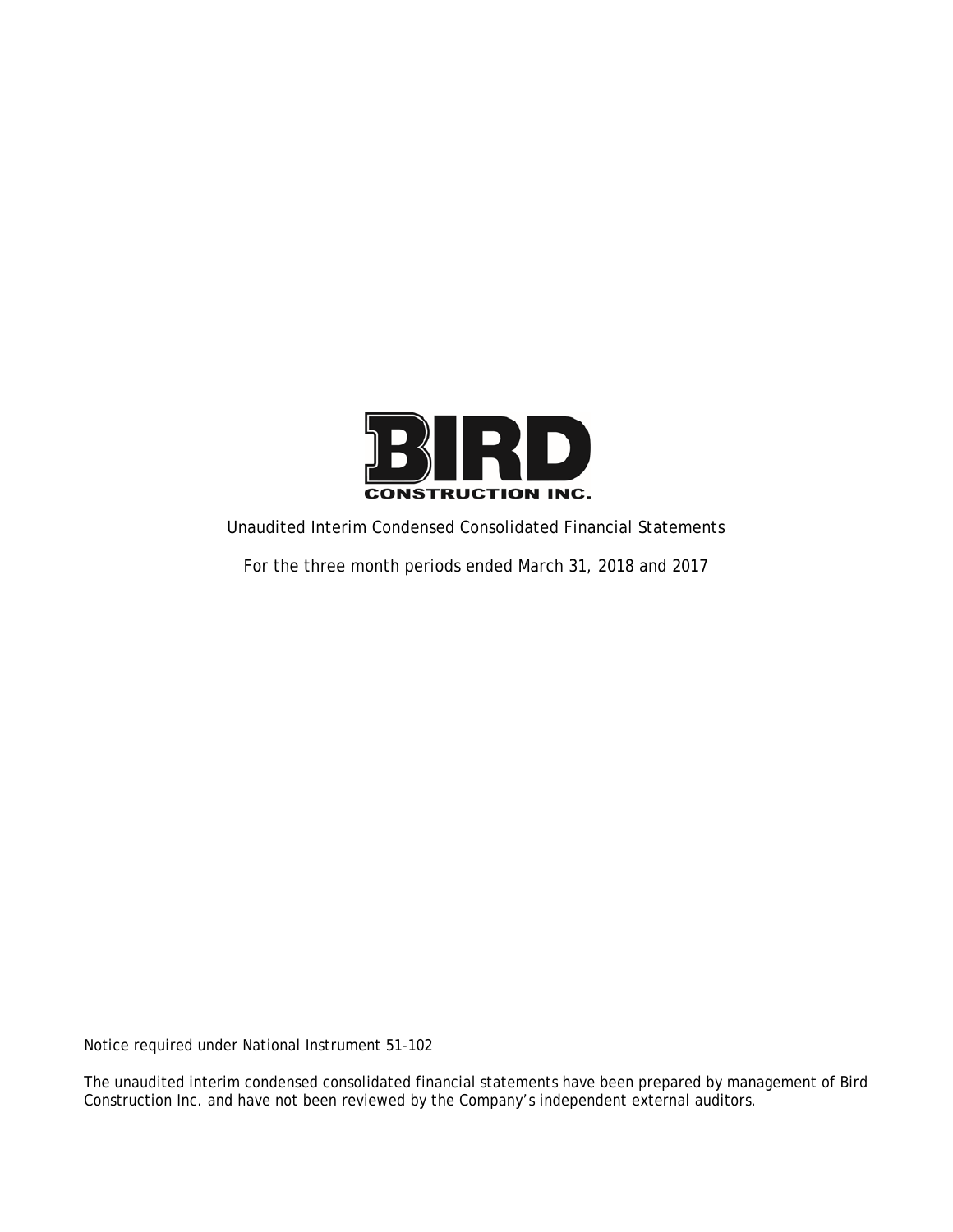## **BIRD CONSTRUCTION INC. INTERIM CONDENSED CONSOLIDATED STATEMENTS OF FINANCIAL POSITION As at March 31, 2018, December 31, 2017 and January 1, 2017 (in thousands of Canadian dollars)**

| (unaudited)                                                          |                | March 31,     | December 31,       | January 1,         |
|----------------------------------------------------------------------|----------------|---------------|--------------------|--------------------|
|                                                                      | Note           | 2018          | 2017               | 2017               |
|                                                                      |                |               | (restated, note 4) | (restated, note 4) |
| <b>ASSETS</b>                                                        |                |               |                    |                    |
| Current assets:                                                      |                |               |                    |                    |
| Cash                                                                 | 24             | \$<br>81,718  | \$<br>114,092      | \$<br>246,519      |
| Bankers' acceptances and short-term deposits                         | 24             | 1,769         | 18,963             | 15,357             |
| Accounts receivable                                                  | 8              | 361,717       | 363,668            | 379,043            |
| Contract assets                                                      |                | 41,824        | 34,962             | 14,617             |
| Contract assets - alternative finance projects                       | $\overline{7}$ | 81,736        | 73,951             | 66,443             |
| Inventory                                                            |                | 490           | 514                | 567                |
| Prepaid expenses                                                     |                | 2,392         | 2,519              | 2,688              |
| Income taxes recoverable                                             |                | 3,208         | 6,041              | 9,900              |
| Other assets                                                         | 9              | 81            | 409                |                    |
| Total current assets                                                 |                | 574,935       | 615,119            | 735,134            |
| Non-current assets:                                                  |                |               |                    |                    |
| Other assets                                                         | 9              | 7,630         | 7,577              | 3,680              |
| Property and equipment                                               | 11             | 57,057        | 52,397             | 45,517             |
| Investments in equity accounted entities                             | 10             | 12,368        | 12,237             |                    |
| Deferred income tax asset                                            |                | 9,751         | 8,615              | 6,737              |
| Intangible assets                                                    | 12             | 1,767         | 1,538              | 1,735              |
| Goodwill                                                             | 12             | 16,389        | 16,389             | 16,389             |
| Total non-current assets                                             |                | 104,962       | 98,753             | 74,058             |
| <b>TOTAL ASSETS</b>                                                  |                | \$<br>679,897 | \$<br>713,872      | \$<br>809,192      |
| <b>LIABILITIES</b>                                                   |                |               |                    |                    |
| Current liabilities:                                                 |                |               |                    |                    |
| Accounts payable                                                     |                | \$<br>350,135 | \$<br>380,221      | \$<br>441,671      |
| <b>Contract liabilities</b>                                          |                | 68,832        | 62,376             | 81,554             |
| Dividends payable to shareholders                                    |                | 1,382         | 1,382              | 2,691              |
| Income taxes payable                                                 |                | 1,377         | 5,539              | 18,557             |
| Non-recourse project financing                                       | $\overline{7}$ | 67,931        | 63,685             | 59,222             |
| Current portion of loans and borrowings                              | 13             | 5,083         | 4,755              | 2,765              |
| Provisions                                                           | 19             | 11,205        | 10,703             | 11,833             |
| Other liabilities                                                    | 15             | 1,841         | 2,380              | 1,569              |
| <b>Total current liabilities</b>                                     |                | 507,786       | 531,041            | 619,862            |
| Non-current liabilities:                                             |                |               |                    |                    |
| Loans and borrowings                                                 | 13             | 15,802        | 13,843             | 8,623              |
| Deferred income tax liability                                        |                | 6,097         | 8,374              | 13,978             |
| Investments in equity accounted entities                             | 10             |               |                    | 881                |
| Other liabilities                                                    | 15             | 6,948         | 6,798              | 4,305              |
| Total non-current liabilities                                        |                | 28,847        | 29,015             | 27,787             |
|                                                                      |                |               |                    |                    |
| SHAREHOLDERS' EQUITY                                                 |                |               |                    |                    |
| Shareholders' capital                                                | 17             | 42,527        | 42,527             | 42,527             |
| Contributed surplus                                                  |                | 1,951         | 1,949              | 1,932              |
| Retained earnings                                                    |                | 98,785        | 109,338            | 117,084            |
| Accumulated other comprehensive income<br>Total shareholders' equity |                | 1<br>143,264  | 2<br>153,816       | 161,543            |
|                                                                      |                |               |                    |                    |
| TOTAL LIABILITIES AND SHAREHOLDERS' EQUITY                           |                | \$<br>679,897 | \$<br>713,872      | \$<br>809,192      |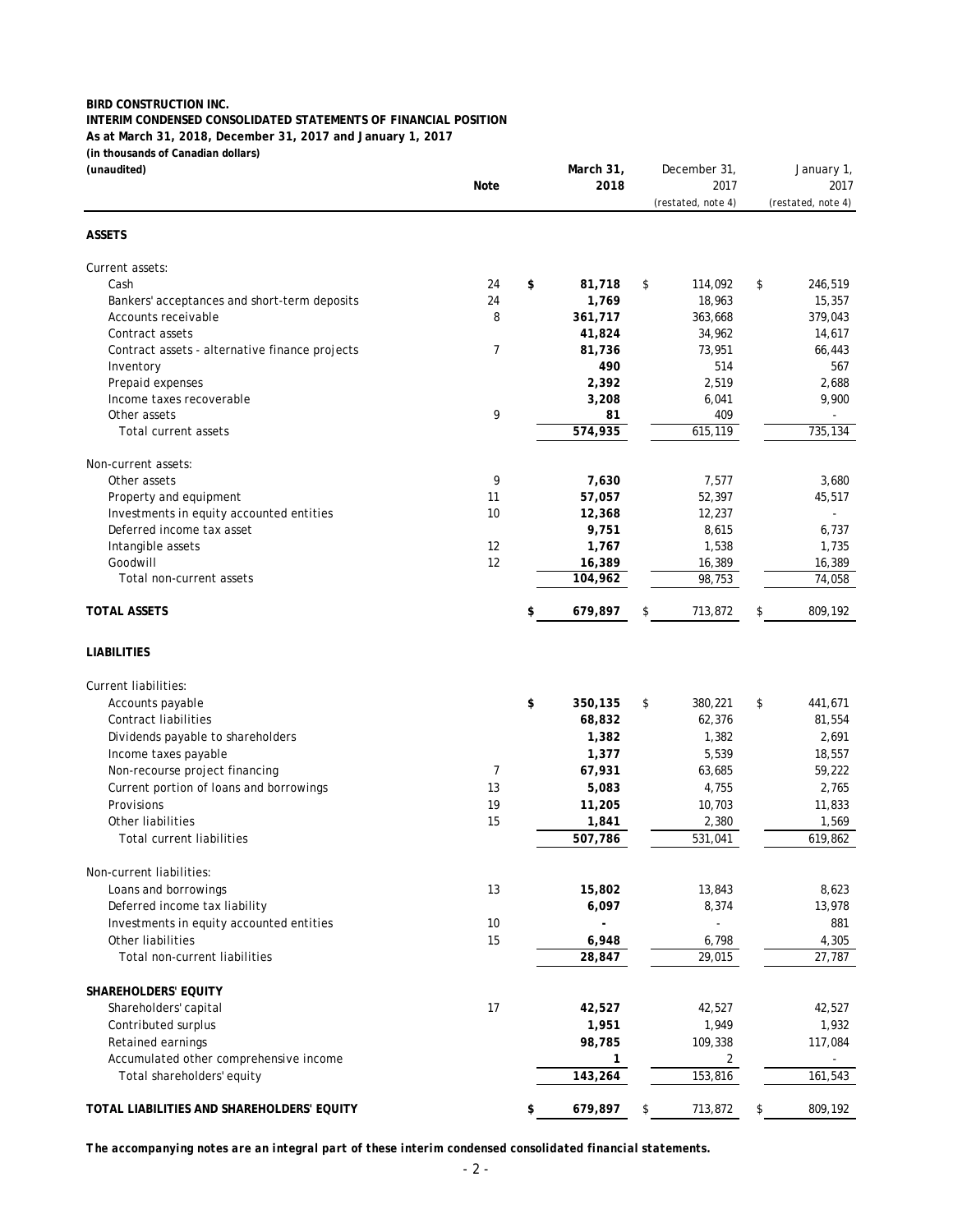#### **INTERIM CONDENSED CONSOLIDATED STATEMENTS OF INCOME**

**(in thousands of Canadian dollars, except per share amounts) (unaudited) For the three month periods ended March 31, 2018 and 2017**

|                                                                                 | <b>Note</b> | 2018                              |      | For the three months ended March 31,<br>2017<br>(restated, note 4) |
|---------------------------------------------------------------------------------|-------------|-----------------------------------|------|--------------------------------------------------------------------|
| Construction revenue<br>Costs of construction<br>Gross profit                   |             | \$<br>294,422<br>287,308<br>7,114 | - \$ | 313,858<br>303,303<br>10,555                                       |
| Income from equity accounted investments<br>General and administrative expenses | 10          | 244<br>(15, 764)                  |      | 279<br>(13, 789)                                                   |
| Income (loss) from operations                                                   |             | (8, 406)                          |      | (2, 955)                                                           |
| Finance income                                                                  | 20          | 326                               |      | 347                                                                |
| Finance and other costs                                                         | 21          | (737)                             |      | (448)                                                              |
| Income (loss) before income taxes                                               |             | (8, 817)                          |      | (3,056)                                                            |
| Income tax expense (recovery)                                                   | 14          | (2, 409)                          |      | (840)                                                              |
| Net income (loss) for the period                                                |             | \$<br>(6, 408)                    |      | (2, 216)                                                           |
| Basic and diluted earnings (loss) per share                                     | 18          | \$<br>(0.15)                      |      | (0.05)                                                             |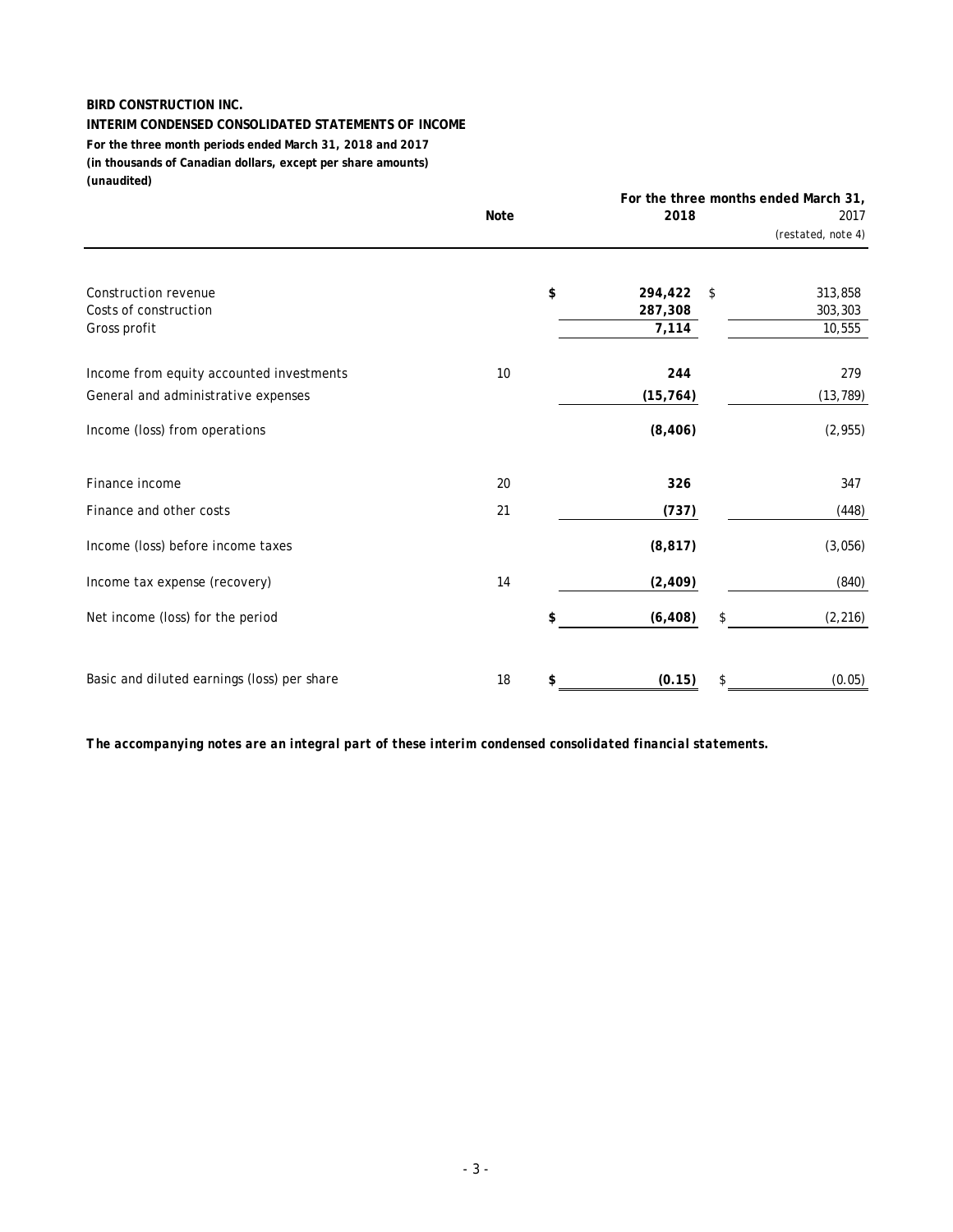#### **INTERIM CONDENSED CONSOLIDATED STATEMENTS OF COMPREHENSIVE INCOME**

**For the three month periods ended March 31, 2018 and 2017 (in thousands of Canadian dollars, except per share amounts) (unaudited)**

|                                                                             |      | For the three months ended March 31, |  |                    |  |
|-----------------------------------------------------------------------------|------|--------------------------------------|--|--------------------|--|
|                                                                             | Note | 2018                                 |  | 2017               |  |
|                                                                             |      |                                      |  | (restated, note 4) |  |
| Net income (loss) for the period                                            |      | \$<br>$(6,408)$ \$                   |  | (2, 216)           |  |
| Other comprehensive income (loss) for the period:                           |      |                                      |  |                    |  |
| Exchange differences on translating equity accounted investments            | 10   | (1)                                  |  |                    |  |
| Total of items that may be reclassified to net income in subsequent periods |      | (1)                                  |  |                    |  |
| Total other comprehensive income (loss) for the period                      |      | (1)                                  |  |                    |  |
| Total comprehensive income (loss) for the period                            |      | (6, 409)                             |  | (2, 216)           |  |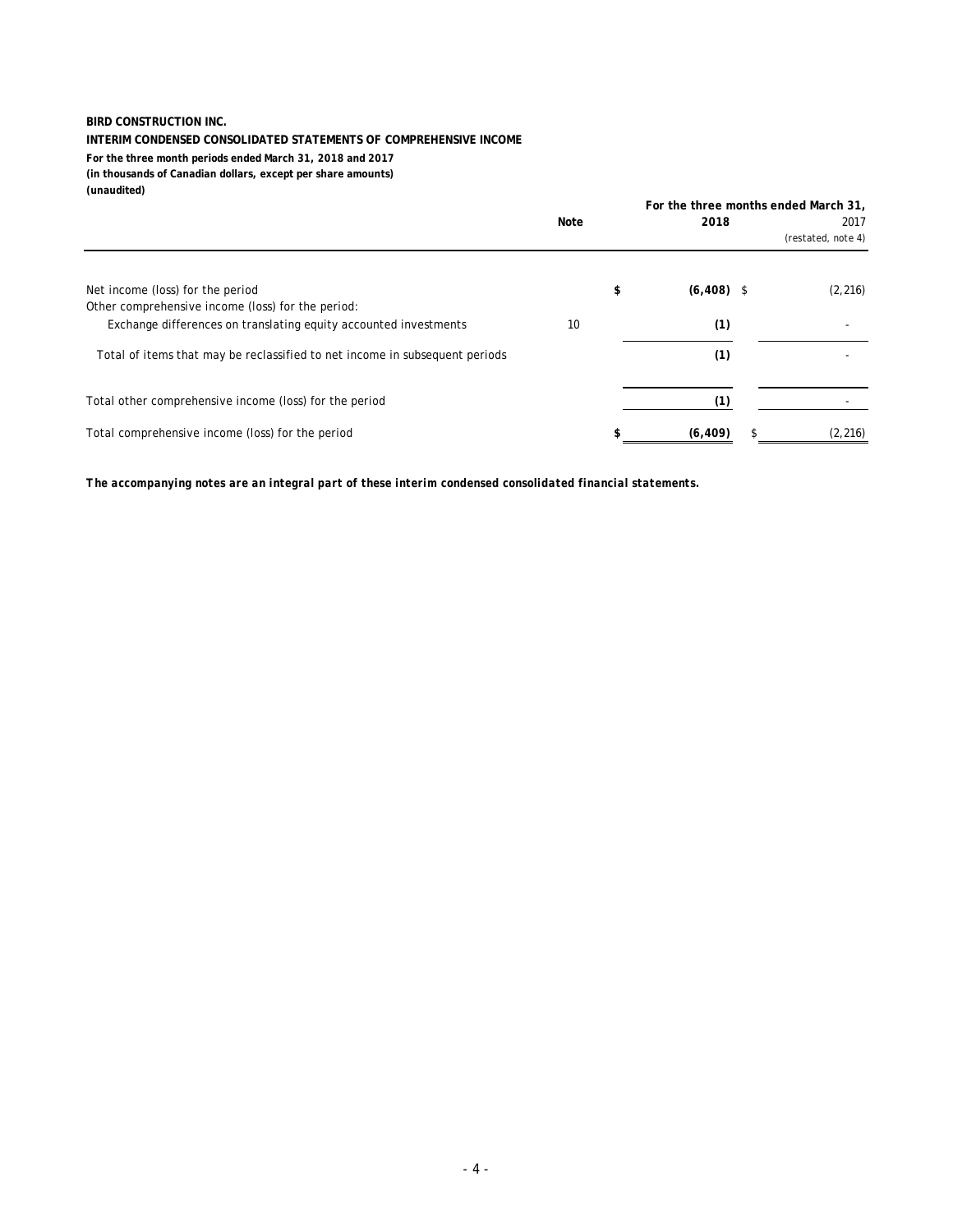**INTERIM CONDENSED CONSOLIDATED STATEMENTS OF CHANGES IN EQUITY (in thousands of Canadian dollars, except per share amounts) (unaudited) For the three month periods ended March 31, 2018 and 2017**

|                                                                                                                    | Note | Shareholders'<br>capital |     | Contributed<br>surplus | Retained<br>earnings | Accumulated<br>other<br>comprehensive<br>income (loss) | <b>Total equity</b> |
|--------------------------------------------------------------------------------------------------------------------|------|--------------------------|-----|------------------------|----------------------|--------------------------------------------------------|---------------------|
| Balance at January 1, 2017 (restated, note 4)                                                                      | \$   | $42,527$ \$              |     | $1,932$ \$             | 117,084 \$           | \$                                                     | 161,543             |
| Net income (loss) for the period (restated, note 4)                                                                |      |                          |     |                        | (2, 216)             |                                                        | (2, 216)            |
| Other comprehensive income for the period<br>Total comprehensive income for the period                             |      |                          |     |                        | (2, 216)             |                                                        | (2, 216)            |
| Contributions by and dividends to owners<br>Stock-based compensation expense<br>Dividends declared to shareholders | 16   |                          |     | 4                      | (4, 145)             |                                                        | (4, 145)            |
| Balance at March 31, 2017 (restated, note 4)                                                                       |      | 42,527                   | -\$ | 1,936 \$               | 110,723              | \$                                                     | 155,186             |
| Dividends per share declared during the three month period ended March 31, 2017                                    |      |                          |     |                        | 0.10<br>\$           |                                                        |                     |
| Balance at December 31, 2017 (restated, note 4)                                                                    | \$   | 42,527                   | \$  | $1,949$ \$             | 109,338 \$           | 2 <sup>5</sup>                                         | 153,816             |
| Net income (loss) for the period<br>Other comprehensive income (loss) for the period                               |      |                          |     |                        | (6, 408)             | (1)                                                    | (6, 408)<br>(1)     |
| Total comprehensive income for the period<br>Contributions by and dividends to owners                              |      |                          |     |                        | (6, 408)             | (1)                                                    | (6, 409)            |
| Stock-based compensation expense                                                                                   | 16   |                          |     | 2                      |                      |                                                        | 2                   |
| Dividends declared to shareholders                                                                                 |      |                          |     |                        | (4, 145)             |                                                        | (4, 145)            |
| Balance at March 31, 2018                                                                                          | \$   | 42,527                   | \$  | 1,951 \$               | 98,785               | \$<br>1 <sup>5</sup>                                   | 143,264             |
| Dividends per share declared during the three month period ended March 31, 2018                                    |      |                          |     |                        | \$<br>0.10           |                                                        |                     |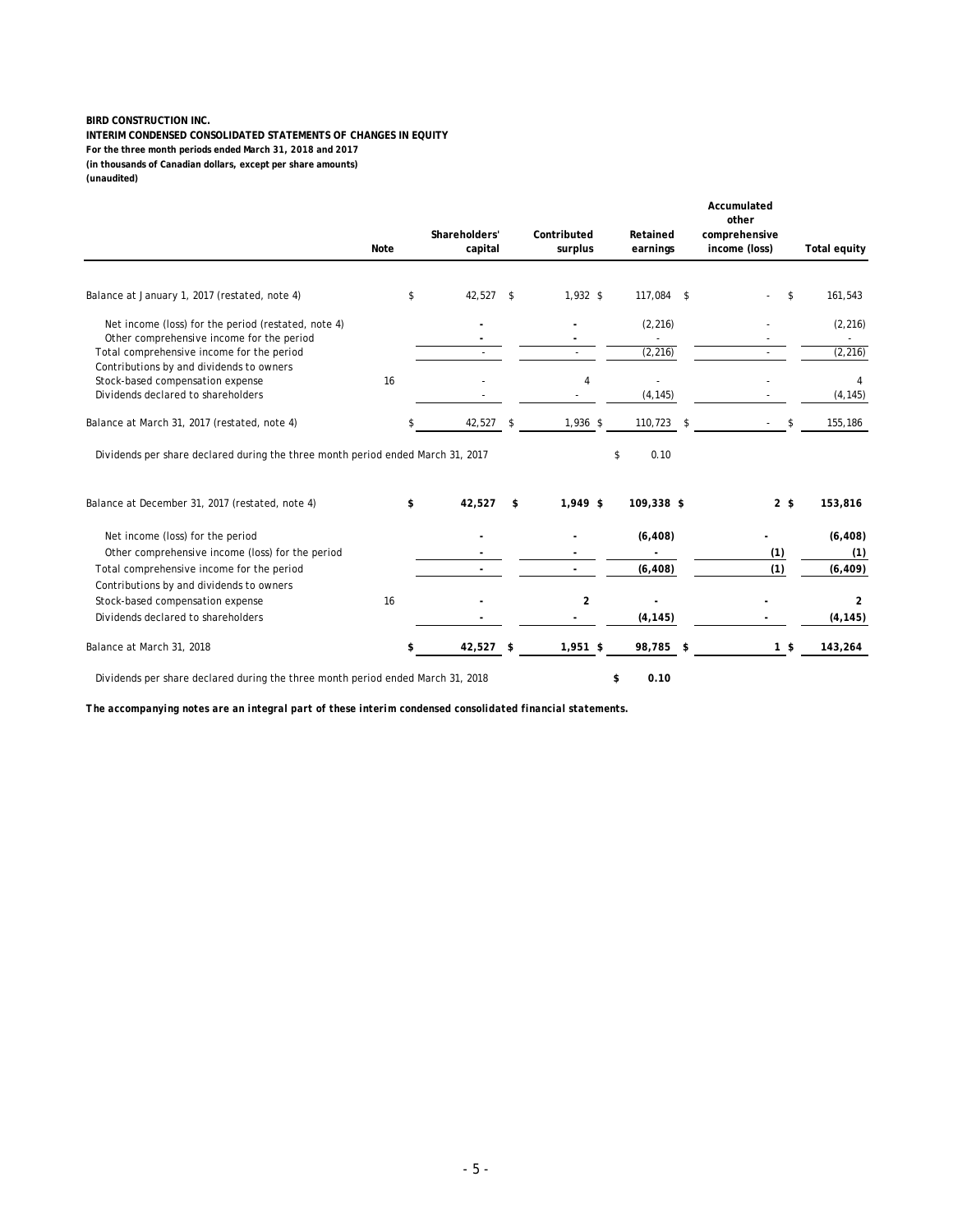#### **INTERIM CONDENSED CONSOLIDATED STATEMENTS OF CASH FLOWS**

**For the three month periods ended March 31, 2018 and 2017 (in thousands of Canadian dollars)**

**(unaudited)**

|                                                                                 |                | For the three months ended March 31, |                            |
|---------------------------------------------------------------------------------|----------------|--------------------------------------|----------------------------|
|                                                                                 | <b>Note</b>    | 2018                                 | 2017<br>(restated, note 4) |
|                                                                                 |                |                                      |                            |
| Cash flows from (used in) operating activities:                                 |                |                                      |                            |
| Net income (loss) for the period                                                | \$             | $(6, 408)$ \$                        | (2, 216)                   |
| Items not involving cash:                                                       |                |                                      |                            |
| Amortization                                                                    | 12             | 101                                  | 174                        |
| Depreciation                                                                    | 11             | 3,093                                | 2,769                      |
| (Gain) loss on sale of property and equipment                                   |                | (226)                                | (98)                       |
| (Income) loss from equity accounted investments                                 | 10             | (244)                                | (279)                      |
| Finance income                                                                  | 20             | (326)                                | (347)                      |
| Finance and other costs                                                         | 21             | 737                                  | 448                        |
| Deferred compensation plan expense and other                                    |                | 1,729                                | 1,142                      |
| Unrealized (gain) loss on investments and other                                 |                | (501)                                | 139                        |
| Income tax expense (recovery)                                                   | 14             | (2, 409)                             | (840)                      |
| Stock-based compensation expense                                                | 16             | 2                                    | 4                          |
| Cash flows from (used in) operations before changes in non-cash working capital |                | (4, 452)                             | 896                        |
| Changes in non-cash working capital relating to operating activities            | 24             | (36, 293)                            | (79, 324)                  |
| Interest received                                                               |                | 413                                  | 1,355                      |
| Interest paid                                                                   |                | (638)                                | (417)                      |
| Income taxes paid                                                               |                | (2, 333)                             | (21, 707)                  |
| Cash flows used in operating activities                                         |                | (43, 303)                            | (99, 197)                  |
| Cash flows from (used in) investing activities:                                 |                |                                      |                            |
| Investments in equity accounted entities                                        | 10             |                                      | (313)                      |
| Capital distributions from equity accounted entities                            | 10             | 112                                  |                            |
| Additions to property and equipment                                             | 11             | (6, 125)                             | (1,695)                    |
| Proceeds on sale of property and equipment                                      | 11             | 647                                  | 629                        |
| Additions to intangible assets                                                  | 12             | (330)                                | (7)                        |
| Other long-term assets                                                          |                | (1, 325)                             | 441                        |
| Cash flows used in investing activities                                         |                | (7,021)                              | (945)                      |
| Cash flows from (used in) financing activities:                                 |                |                                      |                            |
| Dividends paid on shares                                                        |                | (4, 145)                             | (5, 454)                   |
| Proceeds from non-recourse project financing                                    | $\overline{7}$ | 4,162                                | 5,245                      |
| Proceeds from loans and borrowings                                              | 13             | 1,754                                |                            |
| Repayment of loans and borrowings                                               | 13             | (1, 516)                             | (859)                      |
| Cash flows from (used in) financing activities                                  |                | 255                                  | (1,068)                    |
| Net decrease in cash and cash equivalents during the period                     |                | (50,069)                             | (101, 210)                 |
| Effects of foreign exchange on cash balances                                    |                | 501                                  | (139)                      |
| Cash and cash equivalents, beginning of the period                              |                | 133,055                              | 261,876                    |
| Cash and cash equivalents, end of the period                                    | \$<br>24       | 83,487<br>-\$                        | 160,527                    |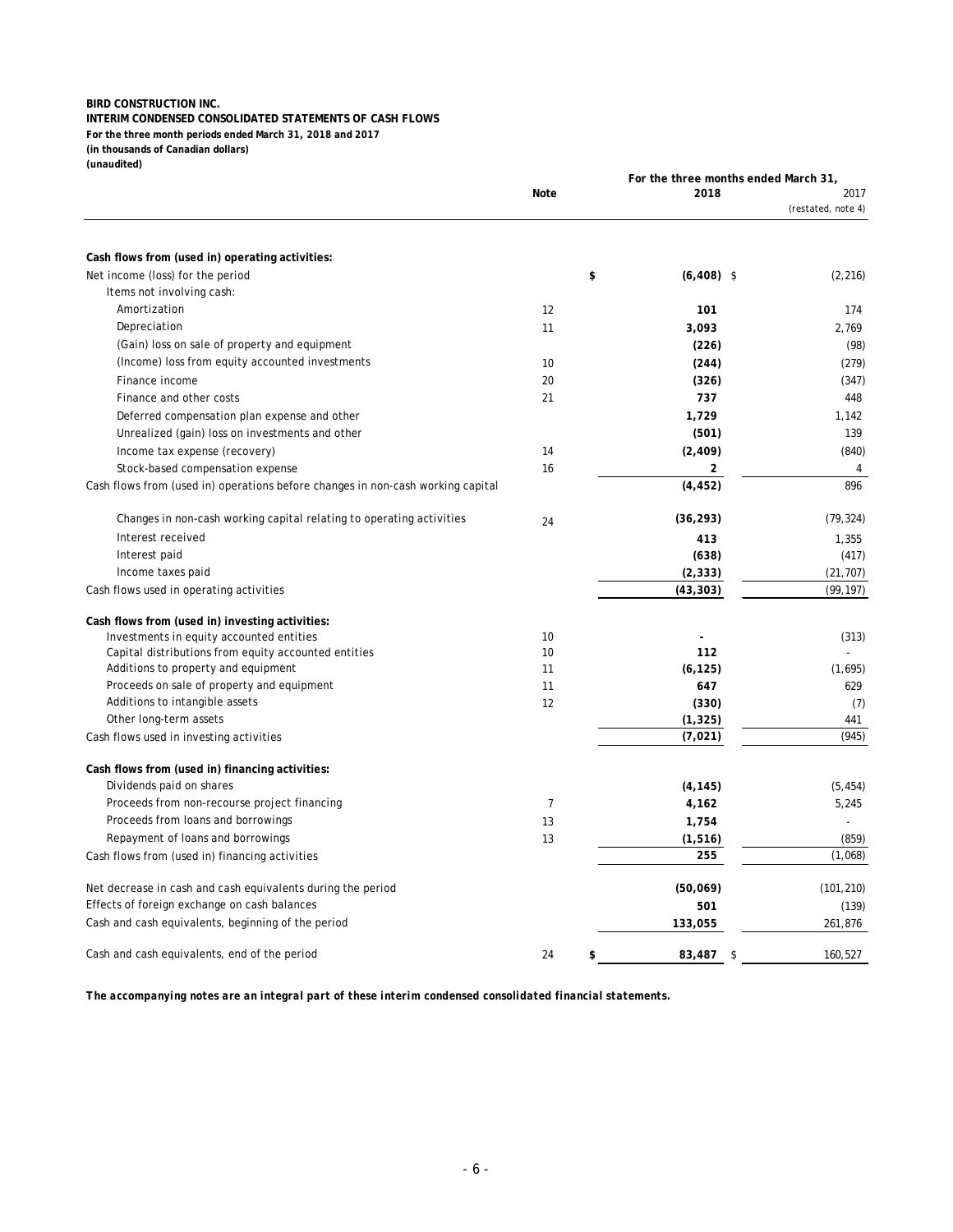### **1. Structure of the Company**

Bird Construction Inc. (the "Company") is a corporation incorporated in the province of Ontario, Canada. The address of the Company's registered office is 5700 Explorer Drive, Suite 400, Mississauga, Ontario, Canada.

The Company, through its subsidiaries and interests in joint arrangements carries on business as a general contractor with offices in St. John's, Wabush, Halifax, Saint John, Montreal, Ottawa, Toronto, Winnipeg, Calgary, Edmonton and Vancouver. The Company focuses primarily on projects in the industrial, mining, commercial and institutional sectors of the general contracting industry. The Company serves customers in the industrial, mining, institutional, retail, commercial, multi-tenant residential, light industrial, and renovation and restoration sectors using fixed priced, design-build, unit price, cost reimbursable, guaranteed upset price and construction management contract delivery methods. The operating segments of the Company are aligned with the Company's geographic operations, and are reviewed by the Company's Chief Executive Officer to assess performance and allocate resources within the Company. Management applies judgement in the aggregation of the Company's operating segments and has determined that the Company operates in one reportable segment being the general contracting sector of the construction industry. The Company's operating segments have similar economic characteristics in that each of the Company's operating districts provides comparable construction services, use similar contracting methods, have similar long term economic prospects, share similar cost structures and operate in similar regulatory environments.

### **2. Basis of preparation**

(a) Authorization of financial statements:

These unaudited interim condensed consolidated financial statements were authorized for issue on May 8, 2018 by the Company's Board of Directors.

(b) Statement of compliance:

These unaudited interim condensed consolidated financial statements have been prepared in accordance with International Financial Reporting Standards ("IFRS") applicable to the preparation of interim financial statements, including IAS 34 *Interim financial reporting*. These unaudited condensed consolidated interim financial statements do not include all of the information and disclosures required in the Company's annual consolidated financial statements, and should be read in conjunction with the Company's annual consolidated financial statements for the year ended December 31, 2017.

(c) Basis of measurement:

These unaudited interim condensed consolidated financial statements have been prepared using the historical cost convention, except for the valuation of certain financial assets and derivative financial instruments which have been classified as "fair value through profit and loss" and accordingly, are measured at fair value, and liabilities for cash settled share-based payment arrangements which are measured at fair value.

(d) Use of estimates and judgements:

The preparation of financial statements requires management to make judgements, estimates and assumptions that affect the application of accounting policies and the reported amounts of revenues, expenses, assets, liabilities and the disclosure of contingent assets and liabilities at the reporting date.

Uncertainty about these assumptions and estimates could result in a material adjustment to the carrying amount of an asset or liability and/or the reported amount of revenue and expense in future periods. Estimates and underlying assumptions are reviewed on an ongoing basis. Revisions to accounting estimates are recognized in the period in which the estimates are revised and in any future periods affected.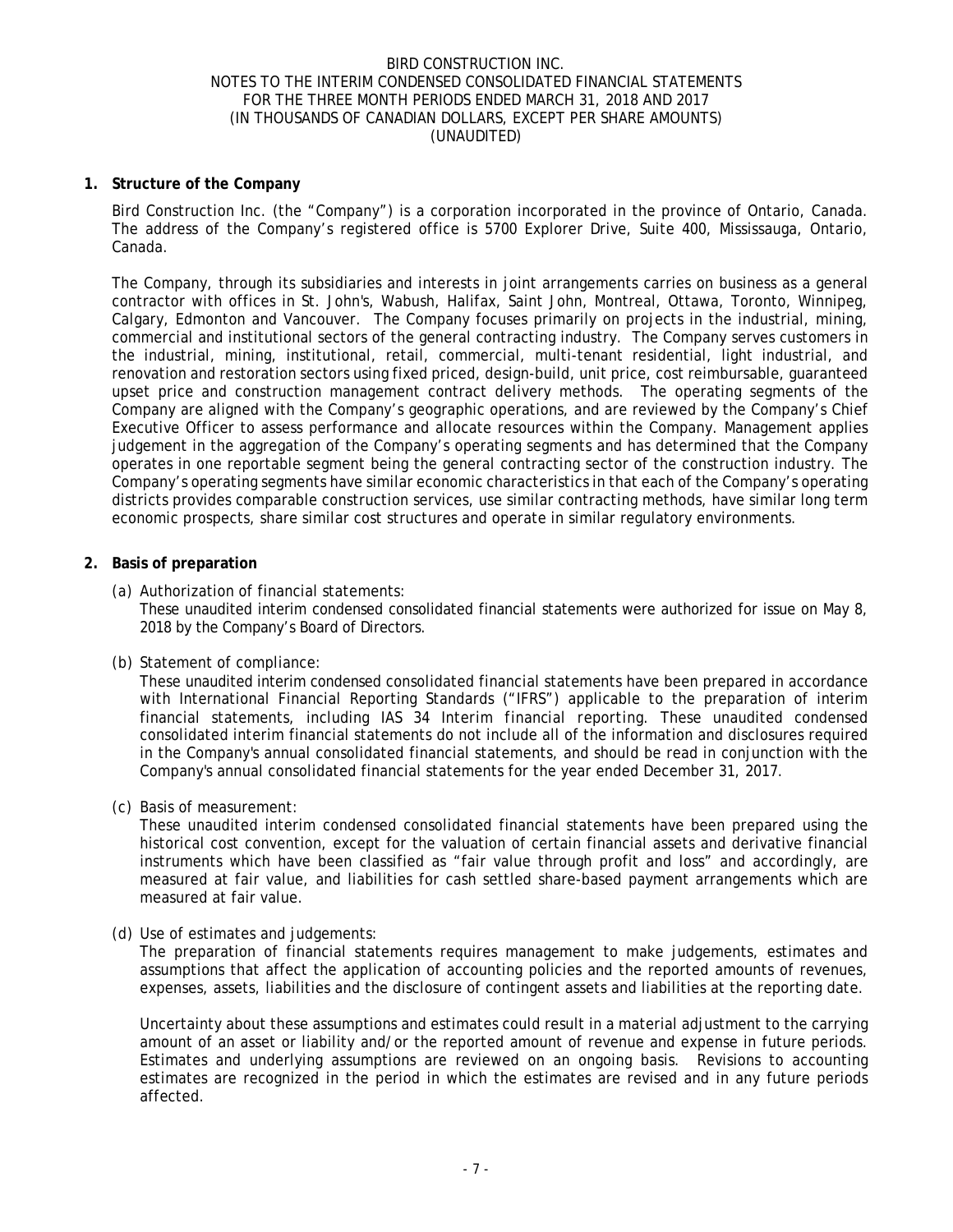Construction revenue, construction costs, contract liabilities, and contract assets are all based on estimates and judgements used in determining an estimate of contract revenue and contract costs to determine the stage of completion for a particular construction project, depending upon the nature of the construction contract, as more fully described in the revenue recognition policy (see note 3(a)). To determine the estimated cost to complete construction contracts, assumptions and estimates are required to evaluate issues related to schedule, material and labour costs, labour productivity, changes in contract scope and subcontractor costs. Due to the nature of construction, estimates can change significantly from one accounting period to the next.

The value of many construction contracts increases over the duration of the construction period. Change orders may be issued by our customers to modify the original contract scope of work or conditions. In addition, there may be disputes or claims regarding additional amounts owing as a result of changes in contract scope, delays, additional work or changed conditions. Construction work related to a change order or claim may proceed, and costs may be incurred, in advance of final determination of the value of the change order. As many change orders and claims may not be settled until the construction project is completed or subsequent to completion, the nature of the relationship with the other party to the claim and the history of success of these claims will determine the unpredictable nature of the associated revenue or cost recovery. Claims against customers due to delays, changes, etc. are assessed under the Company's variable consideration policy as described in note 3, which requires significant judgement and management's best estimate of recovery being ultimately added to the transaction price. This estimate is based on historical claim rates combined with a comprehensive assessment of the customer and negotiations to date. The value determined to be constrained is the difference between the total claim value and the best estimate of recovery. This constrained value is continuously reviewed as circumstances change and management will reassess estimates and update the transaction price accordingly.

Provisions involve the use of estimates, as determined by management. Estimates and assumptions are required to determine when to record and measure a provision in the financial statements for legal and warranty and other provisions. The outcomes can differ significantly from the estimates used in preparing the financial statements resulting in required adjustments to expenses and liabilities.

Impairment testing is performed annually or earlier, if a triggering event occurs, for indefinite-lived intangible assets and goodwill resulting from business combinations, by comparing the recoverable amount of the cash generating unit ("CGU"), or groups of CGUs to its carrying amount. The recoverable amounts of the CGU have been determined based on a value in use calculation. There is a significant amount of uncertainty with respect to the estimates of recoverable amounts of the CGUs' assets given the necessity of making key economic projections which employ the following key assumptions: future cash flows, growth opportunities, including economic risk assumptions and estimates of achieving key operating metrics and drivers; and the discount rate.

Information about significant judgements in applying accounting policies that have the most significant effect on the amounts recognized in the consolidated financial statements is included in the significant accounting policies note in the Company's December 31, 2017 annual consolidated financial statements related to revenue recognition, joint arrangements (note 3 (r)), and the classification of leases (note 3 (u)).

### **3. Summary of significant accounting policies**

Except as described below, the accounting policies applied in the preparation of these unaudited interim condensed consolidated financial statements are consistent with those followed in the preparation of the Company's December 31, 2017 annual consolidated financial statements.

(a) Revenue recognition: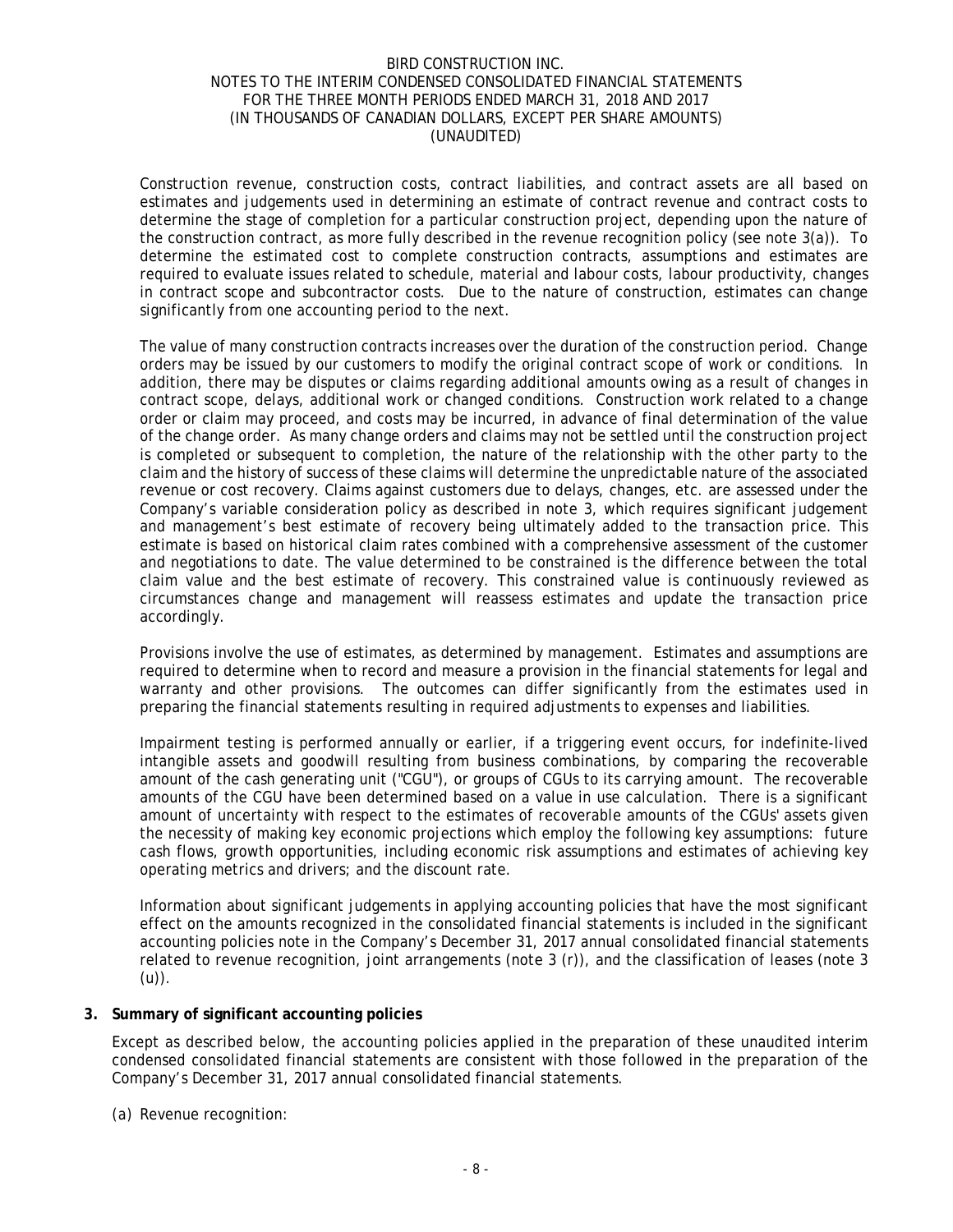Contract revenue is recognized in profit or loss in accordance with the pattern of satisfying the Company's performance obligations under a contract. This satisfaction occurs when control of a good or service transfers to the customer. In the majority of the Company's contracts, the customer controls the work in process as evidenced by the right to payment for work performed to date plus a reasonable profit to deliver products or services that do not have an alternative use to the Company, and the work is performed on the customer's property. Based on the nature of these contractual arrangements, control is transferred over time and revenue is recognized over time.

For each performance obligation satisfied over time, the Company will recognize revenue by measuring progress toward complete satisfaction of that performance obligation. Using output or input methods based on the type of contract, the Company recognizes revenue in a pattern that reflects the transfer of control of the promised goods or services to the customer. Revenue from fixed price and cost reimbursable contracts is recognized using the input method with reference to costs incurred. Revenue from unit price contracts in the heavy construction, civil construction and contract surface mining construction sectors is recognized based on the amount of billable work completed, established by surveys of work performed, an output method. For agency relationships, such as construction management contracts, where the Company acts as an agent for its customers, fee revenue only is recognized, generally in accordance with the contract terms. If the outcome of a construction contract cannot be estimated reliably for management to estimate the ultimate profitability of the contract with a reasonable degree of certainty, no profit is recognized. When further clarity is gained throughout the progression of the contract, the constrained margin and associated revenue will be reassessed.

Revenue from contract modifications, commonly referred to as change orders and claims, is recognized to the extent that the contract modifications have been approved by the customer and the amount can be measured reliably. In cases where the contract modification is approved, but the price has not been finalized, the Company will account for the contract modification using variable consideration guidance described below. A claim or dispute is considered variable consideration as it is in addition to the agreed upon performance obligations outlined in the original contract but due to unforeseen circumstances is claimed against the customer because of additional work and costs incurred due to delays and scope changes. The subsequent outcome and settlement of this claim through negotiation results in uncertainty as to the likelihood and amount that will be ultimately collected.

The amount of variable consideration included in the transaction price may be constrained due to the uncertain nature of the recovery of the associated revenue. The Company will make an estimate of the amount to be constrained by using either the most likely amount or the expected value method, depending which method is considered to best predict the amount of consideration by contract to which the Company will be entitled. The amount of variable consideration to be included in the transaction price is only that to which it is highly probable that a significant reversal of cumulative revenue recognized to date will not occur. Management considers the following factors in their assessment of the probability of reversal:

- a) Susceptibility of consideration to factors outside the Company's influence.
- b) Length of time before resolution of the uncertainty associated with the amount of consideration is expected.
- c) The Company's experience with similar types of contracts is limited or the experience is not relevant or has limited predictive value.
- d) The Company has a practice of offering a broad range of pricing concessions or changing the payment terms and conditions of similar contracts in similar situations.
- e) The contract has a larger number and broad range of possible consideration amounts.

Where the above factors indicate uncertainty associated with the outcome of the transaction price, the Company reviews the historical performance under similar contracts in order to determine the appropriate proportion of the variable consideration to be included in the transaction price.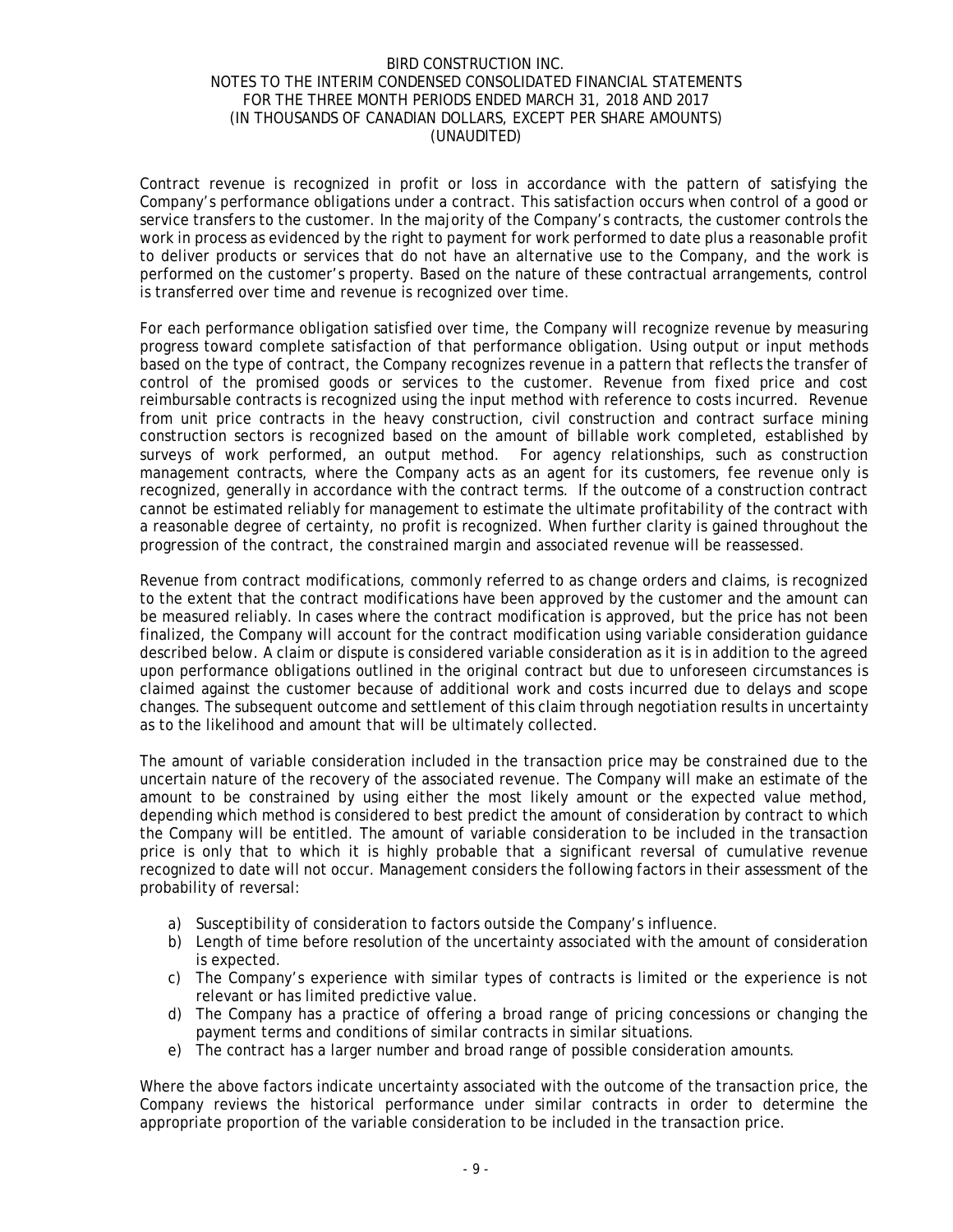For most customer arrangements, the customer contracts with the Company to provide a significant service of integrating a complex set of tasks and components into a single project or capability (even if that single project results in the delivery of multiple units). The Company therefore considers that the entire contract results in the delivery of a single performance obligation. Less commonly, the Company may promise to provide distinct goods or services within a contract in which case the contract is separated into the associated performance obligations as assessed from the customer's perspective. If a contract contains multiple performance obligations, the Company allocates the total transaction price to each performance obligation in an amount based on the estimated relative standalone selling prices of the promised goods or services underlying each performance obligation. When the Company is contracted to construct customer specific projects, the budgets and overall transaction prices are built up using the Company's best estimate of costs associated to complete the customized project using the appropriate overhead and subcontractor rates for a given project and location. This approach to estimate the overall costs and associated revenues is considered the most appropriate assessment of the standalone selling price for the associated performance obligations.

Where costs are determined to be greater than total revenues, losses from any construction contracts are recognized in full in the period the loss becomes apparent. Losses are recorded within provisions on the statement of financial position.

### (b) Contract assets and liabilities

Any excess of costs and estimated earnings over progress billings on construction contracts is carried as a contract asset in the financial statements. Contract assets also arise when the Company capitalizes incremental costs of obtaining contracts with customers and the costs incurred in fulfilling those contracts, such as mobilization costs. Costs to fulfill a contract are required to be capitalized where they are determined to relate directly to a contract or an anticipated contract that the entity can specifically identify, they generate or enhance resources of the Company that will be used in satisfying performance obligations in the future, and they are expected to be recovered under that specific contract.

In all cases, the specific contract asset is amortized into the project with reference to the same pattern of recognition as the revenue recognized on the associated project.

Any excess of progress billings over earned revenue on construction contracts is carried as a contract liability in the financial statements.

Contract assets and liabilities are reported in a net position on a contract-by-contract basis at the end of each reporting period. All contract assets and liabilities are classified as current in the financial statements as they are expected to be settled within the Company's normal operating cycle.

(c) Construction costs:

Construction costs are expensed as incurred unless they result in an asset related to future contract activity and meet the criteria to be capitalized as contract assets. Construction costs include all expenses that relate directly to execution of the specific contract, including site labour and site supervision, direct materials, subcontractor costs, equipment rentals and depreciation, design and technical assistance, and warranty claims. Construction costs also include overheads that can be attributed to the project in a systematic and consistent manner and include general insurance and bonding costs, and staff costs relating to project management.

(d) Provisions and contingent assets:

#### Provisions:

Provisions are recognized when, at the financial statement date, the Company has a present obligation as a result of a past event, and it is more likely than not that the Company will be required to settle that obligation and the cash outflow can be estimated reliably. The amount recognized for provisions is the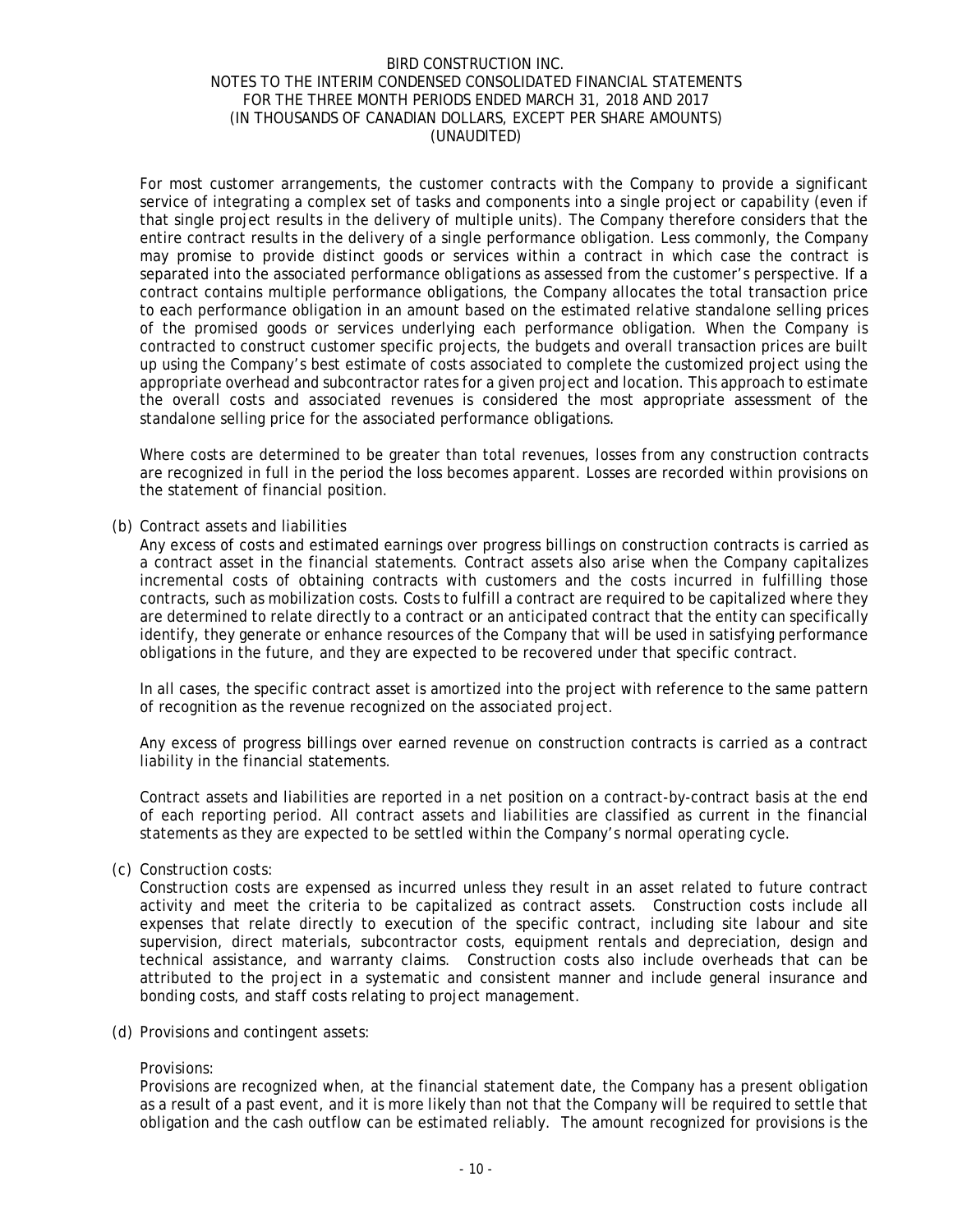best estimate of the expenditure to be incurred. Where the Company expects some or all of the provision to be reimbursed, for example through insurance, the reimbursement is recognized as an asset only when it is virtually certain of realization. The recoverable amount will not exceed the amount of the provision. Provisions include:

- i. Provisions for potential legal claims relating to the Company's performance and completion of construction contracts. The Company attempts to settle claims within the construction period of the contracts, but a legal claim may take years to settle. A provision is recognized when it is more likely than not that a claim will require settlement. The amount recognized is the best estimate of the settlement amount.
- ii. Provisions for potential warranty claims relating to construction projects. These claims are usually settled during the project's warranty period. A provision is recognized when it is more likely than not that a warranty claim will arise. The amount recognized is the best estimate of the amount required to settle the warranty issue.
- iii. Provisions for loss contracts are recorded when costs are determined to be greater than total revenues for the contract. Losses from any construction contracts are recognized in full in the period the loss becomes apparent. The loss provision will be net of management's estimate of probable expected recoveries, which differs from the criterion used for revenue recognition.

## Contingent assets:

A contingent asset is a possible asset that arises from past events and whose existence will be confirmed only by the occurrence or non-occurrence of one or more uncertain future events not wholly within the control of the entity. Cost recovery claims associated with claims against subcontractors and parties other than customers are considered contingent assets until it is virtually certain that the claims will be settled.

Contingent assets are not recorded or disclosed in the financial statements until such time as recovery of a portion or all of the claim is considered probable, at which time disclosure in the notes to the financial statements is required. Once a claim is accepted by the other party and realization of income is considered virtually certain, full disclosure in the financial statements as to the nature of the asset recorded is required, along with the recognition of the amount to be received in current assets.

(e) Finance income and finance costs:

Finance income comprises interest earned on cash and cash equivalents, gains/losses on disposal of investments and changes in the fair value of financial assets classified as fair value through profit and loss. Interest income is recognized as it accrues in the income statement.

Finance costs comprise interest expense related to the net gain or loss on interest rate swaps, interest associated with total return swaps and interest on loans and borrowings, including non-recourse project financing, using the effective interest rate method.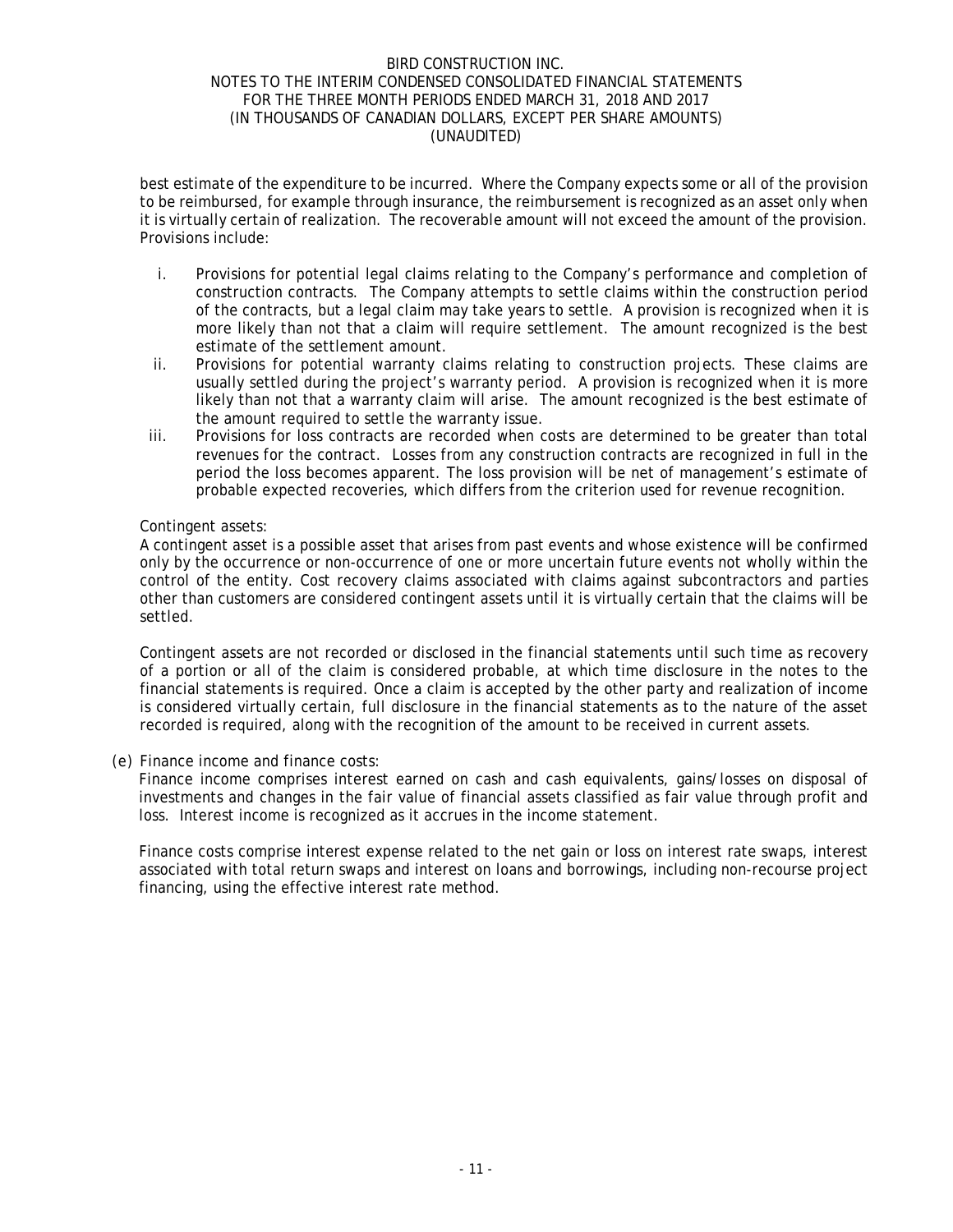## **4. New Accounting Standards and Amendments Adopted**

The Company has adopted the following new accounting amendments effective January 1, 2018. These changes did not have a material impact on the Company's financial results:

- a) Amendments to IFRS 2, Classification and Measurement of Share-based Payment Transactions
- b) IFRIC 22, Foreign Currency Transactions and Advance Consideration

The Company has adopted the following new accounting standards effective January 1, 2018:

- I. IFRS 15, Revenue from Contracts with Customers
- II. IFRS 9, Financial Instruments

### **IFRS 15, Revenue from Contracts with Customers:**

The Company has adopted IFRS 15 effective January 1, 2018 using a fully retrospective approach. IFRS 15 supersedes previous accounting standards for revenue, including IAS 18 Revenue, and IAS 11 Construction Contracts. IFRS 15 introduced a single comprehensive model for recognizing revenue from contracts with customers. The standard requires revenue to be recognized in a manner that depicts the transfer of promised goods or services to a customer and at an amount that reflects the consideration expected to be received in exchange for transferring those goods or services. Specifically, IFRS 15 introduces a five-step approach to revenue recognition:

- 1. Identify the contract(s) with a customer;
- 2. Identify the performance obligations in the contract;
- 3. Determine the transaction price;
- 4. Allocate the transaction price to the performance obligations in the contract; and
- 5. Recognise revenue when (or as) the entity satisfies a performance obligation

On adoption of the new revenue standard the Company has employed the fully retrospective model therefore restating the impact on the comparative statements. The Company elected to utilize the following practical expedients on adoption:

- a) For completed contracts, an entity need not restate contracts that begin and end within the same annual reporting periods.
- b) For all reporting periods presented before the date of initial application, January 1, 2018, an entity is not required to disclose the amount of transaction price allocated to the remaining performance obligations and an explanation of when the entity expects to recognize that amount of revenue

In accordance with the adoption of this standard, changes to the accounting policies were required. The main changes are explained below:

Revenue from contract modifications, commonly referred to as change orders and claims, are recognized to the extent that the contract modifications have been approved by the customer and the amount can be measured reliably. In cases where the contract modification is approved, but the price has not been finalized, the Company will account for the contract modification using variable consideration guidance described below. A claim or dispute is considered variable consideration as it is in addition to the agreed upon performance obligations outlined in the original contract but due to unforeseen circumstances is claimed against the customer because of additional work and costs incurred due to delays and scope changes. The subsequent outcome and settlement of this claim through negotiation results in uncertainty as to the likelihood and amount that will be ultimately collected.

The amount of variable consideration included in the transaction price may be constrained due to the uncertain nature of the recovery of the associated revenue. The Company will make an estimate of the amount to be constrained by using either the most likely amount or the expected value method, depending which method is considered to best predict the amount of consideration by contract to which the Company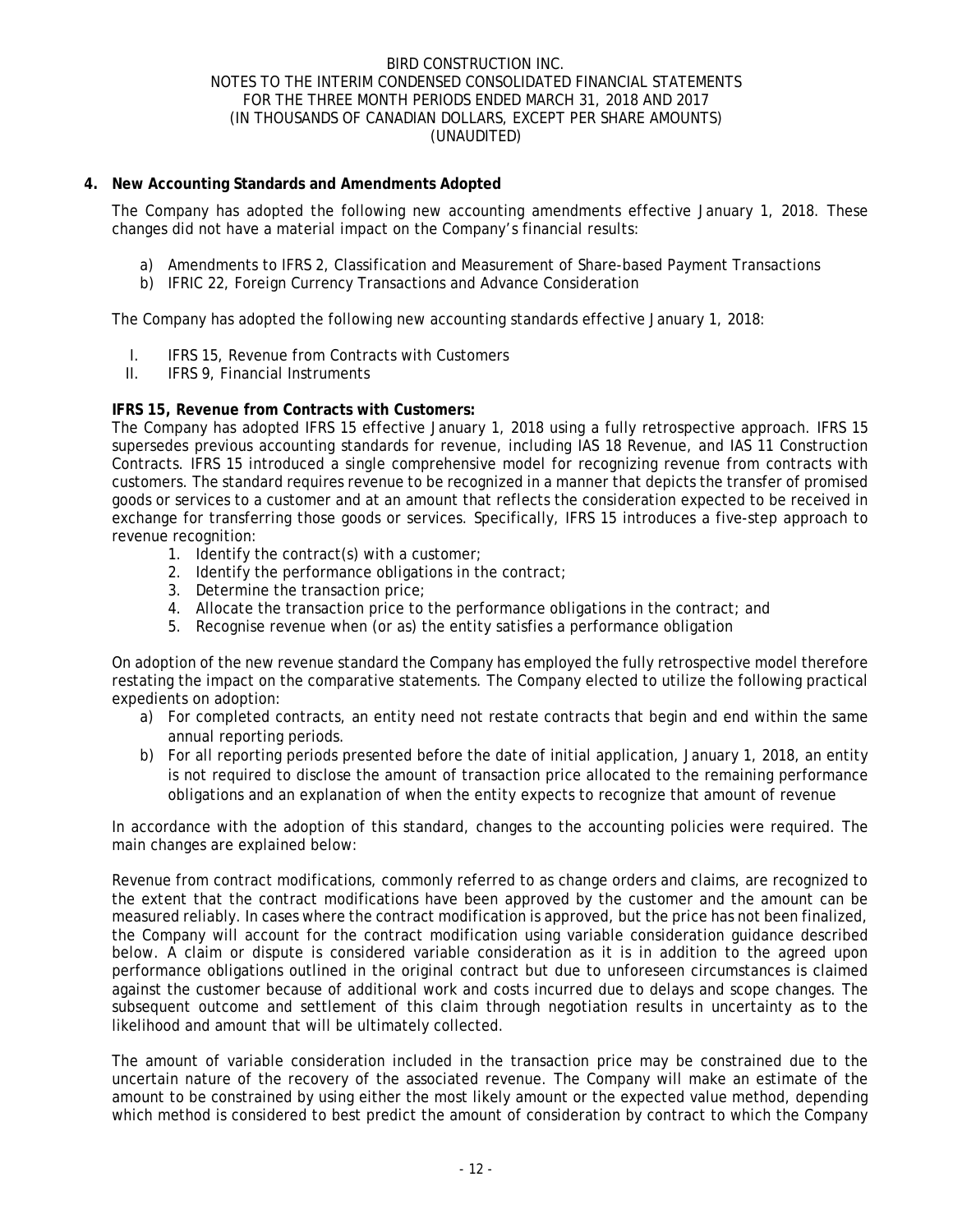will be entitled. The amount of variable consideration to be included in the transaction price is only that to which it is highly probable that a significant reversal of cumulative revenue recognized to date will not occur. Management considers relevant factors, including the amount of consideration highly susceptible to factors outside the Company's control, the period of uncertainty over the transaction price and experience of similar contracts, in order to determine whether there is an increased probability of reversal of revenue. Where these factors indicate uncertainty associated with the outcome of the transaction price, the Company reviews the historical performance under similar contracts in order to determine the appropriate proportion of the variable consideration to be included in the transaction price.

The portion of the payments retained by the customer until substantial completion, as defined in each contract has historically been discounted to reflect the time value of money. Under IFRS 15, these holdbacks from customers are no longer considered significant financing components due to the intent of the arrangement. These customer holdbacks are in place to protect the customer and ensure the Company performs as specified under the contract. All invoices are issued by the Company in line with the billing schedule included in each contract and payments of all elements (not inclusive of the holdback) is received within an appropriate period of time. Due to this change, where historically there was a portion of interest accretion on holdback receivables, this has ceased due to the understanding of the arrangement in accordance with IFRS 15. Therefore, finance income has been restated to remove the effect of the interest accretion.

### **Impact on Net Income**

|                                             |                    |               | Three months ended March 31, 2017 |              |                    | Twelve months ended December 31, 2017 |                      |           |  |  |
|---------------------------------------------|--------------------|---------------|-----------------------------------|--------------|--------------------|---------------------------------------|----------------------|-----------|--|--|
|                                             |                    | As previously |                                   |              |                    | As previously                         |                      |           |  |  |
|                                             |                    | reported      | Adjustments                       | Restated     |                    |                                       | reported Adjustments | Restated  |  |  |
| Construction revenue                        | $\mathbf{\$}$      | 309,755       | 4,103                             | 313,858      | $\mathbf{\hat{x}}$ | 1,418,439                             | 118                  | 1,418,557 |  |  |
| Costs of construction                       |                    | 297,887       | 5,416                             | 303,303      |                    | 1,343,992                             | 3,258                | 1,347,250 |  |  |
| Gross profit                                |                    | 11,868        | (1, 313)                          | 10,555       |                    | 74,447                                | (3, 140)             | 71,307    |  |  |
| Income from equity accounted                |                    |               |                                   |              |                    |                                       |                      |           |  |  |
| investments                                 |                    | 279           |                                   | 279          |                    | 1,775                                 |                      | 1,775     |  |  |
| General and administrative expenses         |                    | (13, 789)     |                                   | (13, 789)    |                    | (59, 766)                             |                      | (59, 766) |  |  |
| Income (loss) from operations               |                    | (1,642)       | (1, 313)                          | (2, 955)     |                    | 16,456                                | (3, 140)             | 13,316    |  |  |
| Finance income                              |                    | 968           | (621)                             | 347          |                    | 4,111                                 | (2, 813)             | 1,298     |  |  |
| Finance and other costs                     |                    | (907)         | 459                               | (448)        |                    | (3,678)                               | 2,142                | (1, 536)  |  |  |
| Income (loss) before income taxes           |                    | (1, 581)      | (1, 475)                          | (3,056)      |                    | 16,889                                | (3, 811)             | 13,078    |  |  |
| Income tax expense (recovery)               |                    | (440)         | (400)                             | (840)        |                    | 5,271                                 | (1,029)              | 4,242     |  |  |
| Net income (loss) and comprehensive         |                    |               |                                   |              |                    |                                       |                      |           |  |  |
| income (loss) for the period                | \$.                | (1, 141)      | (1,075)                           | $(2,216)$ \$ |                    | 11,618                                | (2, 782)             | 8,836     |  |  |
|                                             |                    |               |                                   |              |                    |                                       |                      |           |  |  |
| Basic and diluted earnings (loss) per share | $\mathbf{\hat{x}}$ | (0.03)        | (0.02)                            | (0.05)       | $\mathbf{s}$       | 0.27                                  | (0.06)               | 0.21      |  |  |

The impact to the Company's statements of income for the IFRS 15 adjustments are as follows: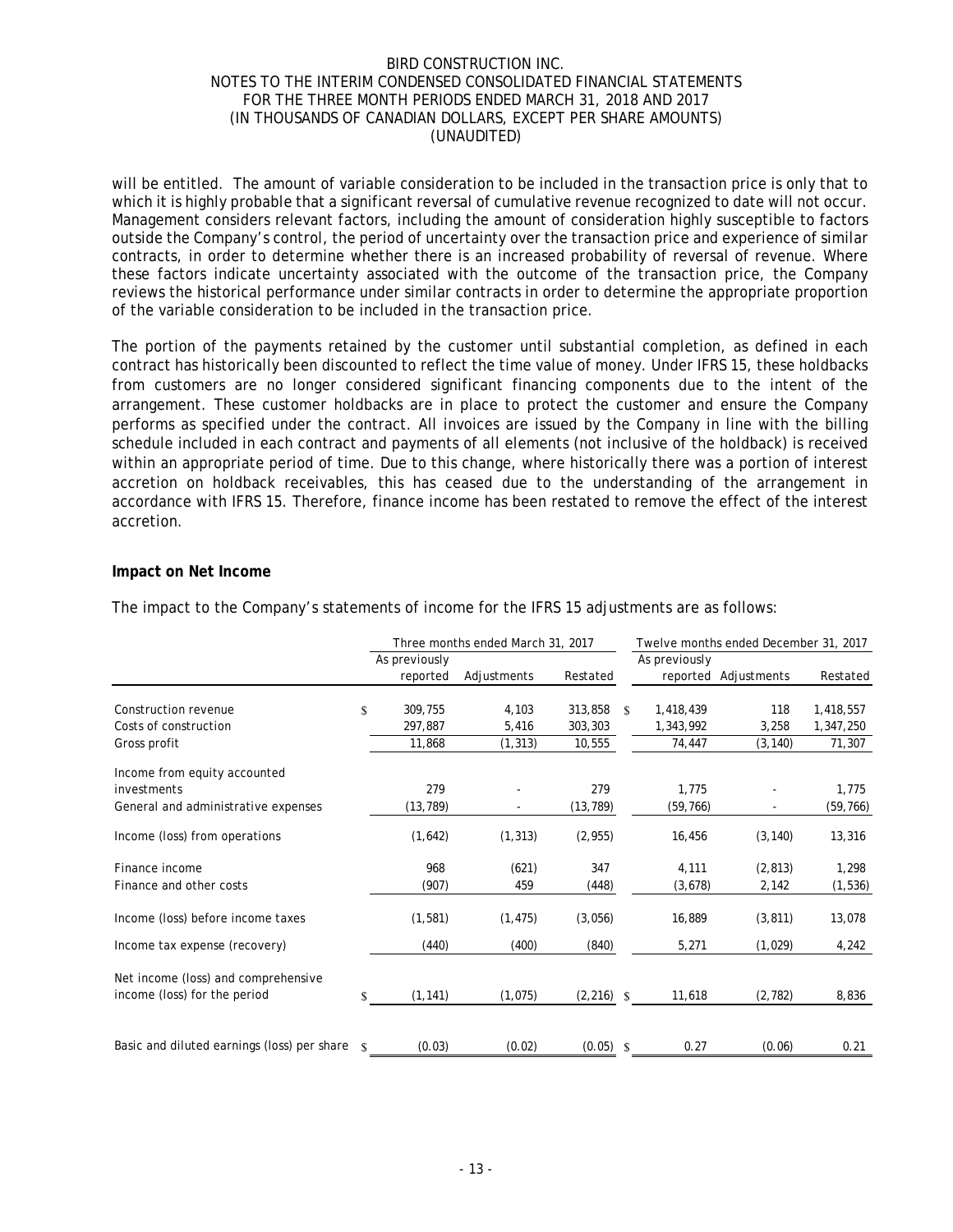### **Impact on assets, liabilities and shareholders' equity at January 1, 2017 and December 31, 2017**

|                                                               | As at January 1, 2017    |                          |                          |  | As at December 31, 2017 |                          |          |  |  |  |
|---------------------------------------------------------------|--------------------------|--------------------------|--------------------------|--|-------------------------|--------------------------|----------|--|--|--|
|                                                               | As previously            |                          |                          |  | As previously           |                          |          |  |  |  |
| (in thousands of Canadian dollars)                            | reported                 | Adjustments              | Restated                 |  | reported                | Adjustments              | Restated |  |  |  |
| <b>ASSETS</b>                                                 |                          |                          |                          |  |                         |                          |          |  |  |  |
| Current assets:                                               |                          |                          |                          |  |                         |                          |          |  |  |  |
| Cash                                                          | \$<br>246,519            |                          | 246,519 \$               |  | 114,092                 |                          | 114,092  |  |  |  |
| Bankers' acceptances and short-term deposits                  | 15,357                   |                          | 15,357                   |  | 18,963                  |                          | 18,963   |  |  |  |
| Accounts receivable                                           | 391,804                  | (12, 761)                | 379,043                  |  | 374,931                 | (11, 263)                | 363,668  |  |  |  |
| Contract assets <sup>(1)</sup>                                | 10,047                   | 4,570                    | 14,617                   |  | 29,600                  | 5,362                    | 34,962   |  |  |  |
| Contract assets - alternative finance projects <sup>(2)</sup> | 66,443                   |                          | 66,443                   |  | 73,951                  |                          | 73,951   |  |  |  |
| Inventory                                                     | 567                      |                          | 567                      |  | 514                     |                          | 514      |  |  |  |
| Prepaid expenses                                              | 2,688                    |                          | 2,688                    |  | 2,519                   |                          | 2,519    |  |  |  |
| Income taxes recoverable                                      | 9,900                    |                          | 9,900                    |  | 6,041                   |                          | 6,041    |  |  |  |
| Other assets                                                  | $\overline{\phantom{a}}$ | $\overline{\phantom{a}}$ | $\overline{\phantom{a}}$ |  | 409                     | $\overline{\phantom{a}}$ | 409      |  |  |  |
| Total current assets                                          | 743,325                  | (8, 191)                 | 735,134                  |  | 621,020                 | (5,901)                  | 615,119  |  |  |  |
| Non-current assets:                                           |                          |                          |                          |  |                         |                          |          |  |  |  |
| Other assets                                                  | 3,680                    |                          | 3,680                    |  | 7,577                   |                          | 7,577    |  |  |  |
| Property and equipment                                        | 45,517                   |                          | 45,517                   |  | 52,397                  |                          | 52,397   |  |  |  |
| Investments in equity accounted entities                      |                          |                          | $\sim$                   |  | 12,237                  |                          | 12,237   |  |  |  |
| Deferred income tax asset                                     | 6,737                    |                          | 6,737                    |  | 8,615                   |                          | 8,615    |  |  |  |
| Intangible assets                                             | 1,735                    |                          | 1,735                    |  | 1,538                   |                          | 1,538    |  |  |  |
| Goodwill                                                      | 16,389                   | $\overline{\phantom{a}}$ | 16,389                   |  | 16,389                  | $\overline{\phantom{a}}$ | 16,389   |  |  |  |
| Total non-current assets                                      | 74,058                   | $\sim$                   | 74,058                   |  | 98,753                  | $\overline{a}$           | 98,753   |  |  |  |
| <b>TOTAL ASSETS</b>                                           | \$<br>817,383            | (8.191)                  | 809,192 \$               |  | 719,773                 | (5.901)                  | 713,872  |  |  |  |
| <b>LIABILITIES</b>                                            |                          |                          |                          |  |                         |                          |          |  |  |  |
| Current liabilities:                                          |                          |                          |                          |  |                         |                          |          |  |  |  |
| Accounts payable                                              | \$<br>458,673            | (17,002)                 | 441,671 \$               |  | 388,525                 | (8, 304)                 | 380,221  |  |  |  |
| Contract liabilities <sup>(3)</sup>                           | 76,518                   | 5,036                    | 81,554                   |  | 57,628                  | 4,748                    | 62,376   |  |  |  |
| Dividends payable to shareholders                             | 2,691                    |                          | 2,691                    |  | 1,382                   |                          | 1,382    |  |  |  |
| Income taxes payable                                          | 18,557                   |                          | 18,557                   |  | 5,539                   |                          | 5,539    |  |  |  |
| Non-recourse project financing                                | 59,222                   | $\overline{a}$           | 59,222                   |  | 63,685                  | L,                       | 63,685   |  |  |  |
| Current portion of loans and borrowings                       | 2,765                    |                          | 2,765                    |  | 4,755                   |                          | 4,755    |  |  |  |
| Provisions                                                    | 5,287                    | 6,546                    | 11,833                   |  | 6,466                   | 4,237                    | 10,703   |  |  |  |
| Other liabilities                                             | 1,569                    | $\overline{\phantom{a}}$ | 1,569                    |  | 2,380                   | ÷,                       | 2,380    |  |  |  |
| <b>Total current liabilities</b>                              | 625,282                  | (5, 420)                 | 619,862                  |  | 530,360                 | 681                      | 531,041  |  |  |  |
| Non-current liabilities:                                      |                          |                          |                          |  |                         |                          |          |  |  |  |
| Loans and borrowings                                          | 8,623                    | $\overline{\phantom{a}}$ | 8,623                    |  | 13,843                  |                          | 13,843   |  |  |  |
| Deferred income tax liability                                 | 14,726                   | (748)                    | 13,978                   |  | 10,151                  | (1, 777)                 | 8,374    |  |  |  |
| Investments in equity accounted entities                      | 881                      |                          | 881                      |  |                         |                          |          |  |  |  |
| Other liabilities                                             | 4,305                    |                          | 4,305                    |  | 6,798                   |                          | 6,798    |  |  |  |
| Total non-current liabilities                                 | 28,535                   | (748)                    | 27,787                   |  | 30,792                  | (1, 777)                 | 29,015   |  |  |  |
|                                                               |                          |                          |                          |  |                         |                          |          |  |  |  |
| SHAREHOLDERS' EQUITY                                          |                          |                          |                          |  |                         |                          |          |  |  |  |
| Shareholders' capital                                         | 42,527                   |                          | 42,527                   |  | 42,527                  |                          | 42,527   |  |  |  |
| Contributed surplus                                           | 1,932                    | ÷,                       | 1,932                    |  | 1,949                   |                          | 1,949    |  |  |  |
| Retained earnings                                             | 119,107                  | (2,023)                  | 117,084                  |  | 114,143                 | (4, 805)                 | 109,338  |  |  |  |
| Accumulated other comprehensive income                        |                          | $\overline{\phantom{a}}$ |                          |  | 2                       | $\frac{1}{2}$            | 2        |  |  |  |
| Total shareholders' equity                                    | 163,566                  | (2,023)                  | 161,543                  |  | 158,621                 | (4, 805)                 | 153,816  |  |  |  |
| TOTAL LIABILITIES AND SHAREHOLDERS' EQUITY                    | \$<br>817,383            | (8, 191)                 | 809,192 \$               |  | 719,773                 | (5,901)                  | 713,872  |  |  |  |

*(1) Previously reported as Costs and estimated earnings in excess of billings*

*(2) Previously reported as Costs and estimated earnings in excess of billings - alternative finance projects*

*(3) Previously reported as Deferred contract revenue*

The application of IFRS 15 did not affect our cash flow totals from operating, investing, or financing activities.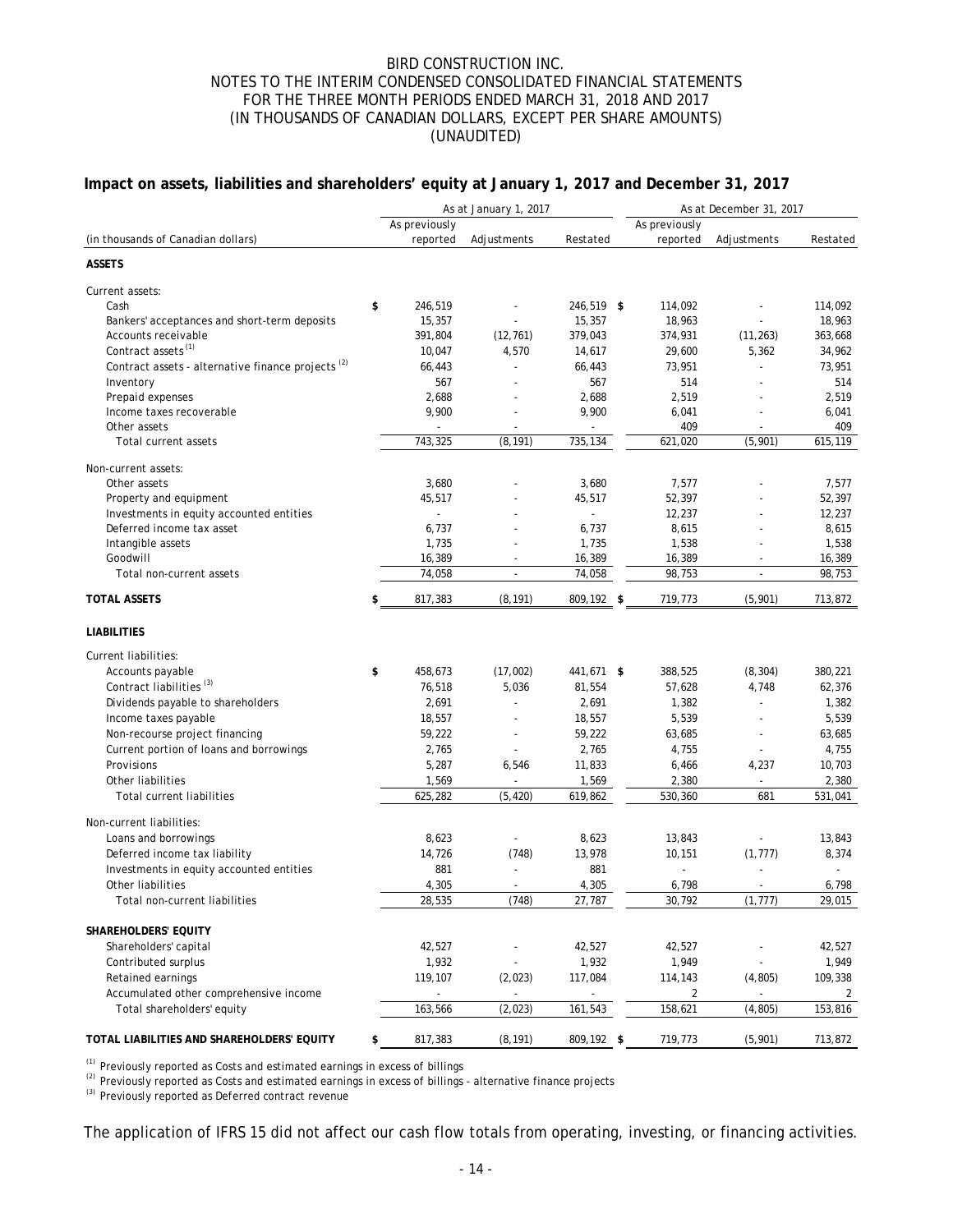### **IFRS 9, Financial Instruments:**

The Company has adopted IFRS 9 effective January 1, 2018 with no restatement. The restatement of prior periods is not required and is only permitted if information is available without the use of hindsight. The Company has completed its analysis of the impact of IFRS 9 with the following results:

a) IFRS 9 introduces new requirements for the classification and measurement of financial assets. Under IFRS 9, financial assets are classified and measured based on the business model in which they are held and the characteristics of their contractual cash flows. The financial assets are subsequently measured at amortized cost, fair value through profit and loss or fair value through other comprehensive income. There was no impact to the classification and measurement of the Company's financial assets.

There are no changes to the classification and measurement of the Company's financial instruments as at January 1, 2018 as a result of adopting IFRS 9 except that the grouping for loans and receivables described in note 3(m) in the December 31, 2017 annual financial statements is now referred to as financial assets.

|                                                                    | <b>IAS 39</b>                          | <b>IFRS 9</b>                          |
|--------------------------------------------------------------------|----------------------------------------|----------------------------------------|
| Financial instruments at fair value through profit or loss (FVTPL) |                                        |                                        |
| Non-recourse project financing - interest rate swaps               | <b>FVTPL</b>                           | <b>FVTPL</b>                           |
| Interest rate swaps                                                | <b>FVTPL</b>                           | <b>FVTPL</b>                           |
| Total return swap derivatives                                      | <b>FVTPL</b>                           | <b>FVTPL</b>                           |
| <b>Financial assets</b>                                            |                                        |                                        |
| Cash and cash equivalents                                          | Loans and receivables (amortized cost) | Financial assets (amortized cost)      |
| Accounts receivable                                                | Loans and receivables (amortized cost) | Financial assets (amortized cost)      |
| Other non-current assets                                           | Loans and receivables (amortized cost) | Financial assets (amortized cost)      |
| <b>Financial liabilities</b>                                       |                                        |                                        |
| Accounts payable                                                   | Financial liabilities (amortized cost) | Financial liabilities (amortized cost) |
| Dividends payable to shareholders                                  | Financial liabilities (amortized cost) | Financial liabilities (amortized cost) |
| Non-recourse project financing - loan facilities                   | Financial liabilities (amortized cost) | Financial liabilities (amortized cost) |
| Loans and borrowings                                               | Financial liabilities (amortized cost) | Financial liabilities (amortized cost) |
| Deferred payment                                                   | Financial liabilities (amortized cost) | Financial liabilities (amortized cost) |
|                                                                    |                                        |                                        |

- b) IFRS 9 replaces the incurred loss model from IAS 39 by introducing a new 'expected credit loss' model for calculating impairment of financial assets. IFRS 9 specifies different approaches for measuring and recognizing expected credit losses, by considering only defaults in the next 12 months and/or the full remaining life of the financial asset. The expected credit loss model requires a credit loss to be reflected in profit and loss immediately after an asset or receivable is acquired, with subsequent changes in expected credit losses at each reporting date recorded to reflect any change in credit risk. IFRS 9 provides a simplified approach for certain trade receivables and IFRS 15 contract assets. As a result of adopting the new standard, the Company has determined that the impact of applying the 'expected credit loss model' for calculating impairment of financial assets was not material, and therefore no amounts were recorded on the financial statements on transition date.
- c) IFRS 9 includes a new general hedge accounting standard which aligns hedge accounting more closely with risk management. This new standard does not fundamentally change the types of hedging relationships or the requirement to measure and recognize ineffectiveness; however, it will provide more hedging strategies that are used for risk management to qualify for hedge accounting and introduce more judgement to assess the effectiveness of a hedging relationship. The Company does not currently elect hedge accounting and is not intending to apply hedge accounting under IFRS 9 and therefore there is no adjustment on transition date.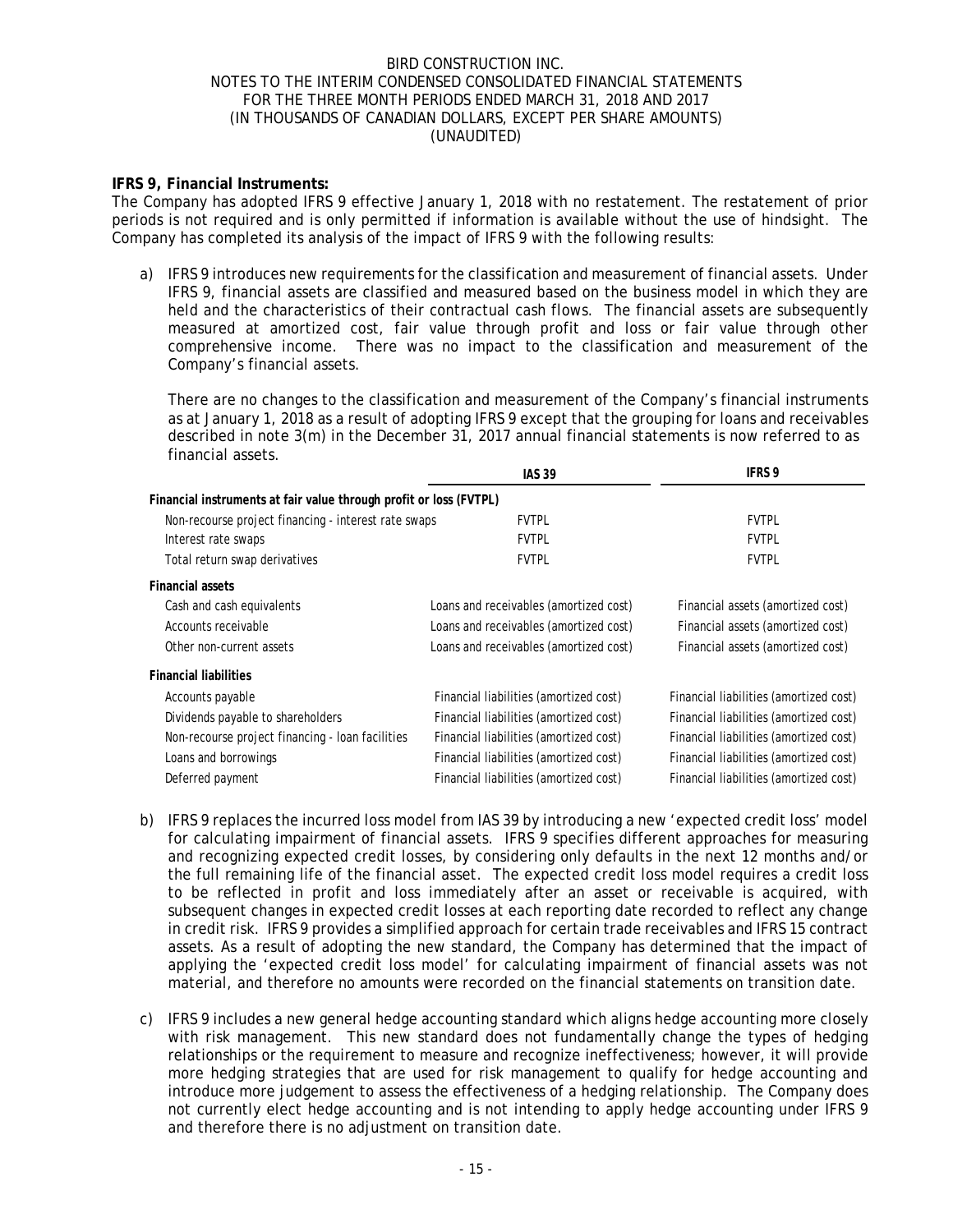### **5. Future accounting changes**

A number of new standards and amendments to standards and interpretations, are not yet effective for the quarter ended March 31, 2018, and have not been applied in preparing these consolidated financial statements.

#### **IFRS 16, Leases:**

On January 13, 2016, the IASB issued IFRS 16 Leases. The new standard is effective for annual periods beginning on or after January 1, 2019. This standard introduces a single lessee accounting model and requires a lessee to recognize assets and liabilities for all leases with a term of more than twelve months, unless the underlying assets are of low value. A lessee is required to recognize a right-of-use asset and a lease liability representing its obligation to make lease payments. The Company intends to adopt IFRS 16 in its financial statements for the annual period beginning on January 1, 2019. The impact of the standard has not yet been determined.

### **IFRIC 23, Uncertainty over Income Tax Treatments:**

On June 7, 2017, the IASB issued IFRIC Interpretation 23 Uncertainty over Income Tax Treatments. The Interpretation provides guidance on the accounting for current and deferred tax liabilities and assets in circumstances in which there is uncertainty over income tax treatments. The Interpretation is applicable for annual periods beginning on or after January 1, 2019. Earlier application is permitted. The Company intends to adopt the Interpretation in its financial statements for the annual period beginning on January 1, 2019. The Company does not expect the Interpretation to have a material impact on the financial statements.

#### **6. Revenue**

### Disaggregation of revenue:

The Company disaggregates revenue from contracts with customers by contract type, as this best depicts how the nature, amount, timing and uncertainty of revenue and cash flows are affected by economic factors.

The following table provides details of total construction revenue by contract type for the period ending March 31, 2018:

|                              |               |     | Three months ended March 31,<br>2017 |
|------------------------------|---------------|-----|--------------------------------------|
|                              | 2018          |     | (restated)                           |
| Fixed price / Unit price     | \$<br>245.654 | \$  | 256,257                              |
| Cost reimbursable/ Cost plus | 48,768        |     | 57,601                               |
|                              | \$<br>294,422 | -\$ | 313,858                              |
|                              |               |     |                                      |

### Remaining performance obligations:

The total value of all contracts awarded to the Company, less the total value of work completed on these contracts as of the date of the most recently completed quarter is referred to under IFRS 15 as remaining performance obligations. This includes all contracts that have been awarded to the Company whether the work has commenced or will commence in the normal course.

As at March 31, 2018 the aggregate amount of the transaction price allocated to total remaining performance obligations from construction contracts is \$1,296,800. The value of remaining performance obligations does not include amounts for variable consideration that are constrained.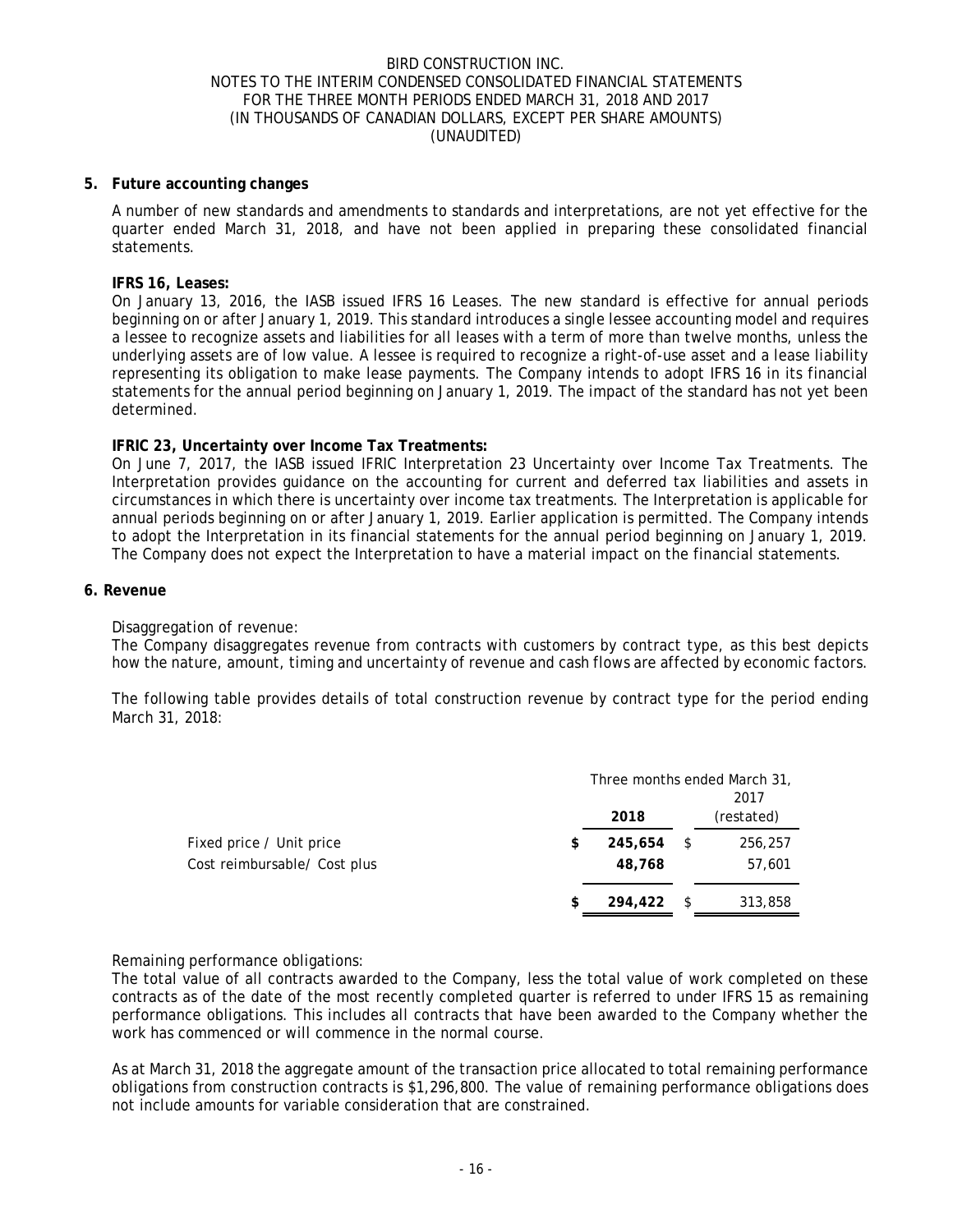The Company expects to recognize 70% of the remaining performance obligations over the next 12 months with the remaining balance being recognized beyond 12 months. This expectation is based on management's best estimate, but contains uncertainty as it is subject to factors outside of management's control.

### **Summary of Contract balances**

The following table provides information about receivables, contract assets and contract liabilities from contracts with customers.

|                                                         | March 31,<br>2018 |    | December 31,<br>2017<br>(restated) |      | January 1,<br>2017<br>(restated) |
|---------------------------------------------------------|-------------------|----|------------------------------------|------|----------------------------------|
| Progress billings and holdbacks receivable (note 8)     | \$<br>354,995     | S  | 355,812                            | - \$ | 373,149                          |
| Contract assets                                         | 41,824            |    | 34,962                             |      | 14,617                           |
| Contract assets - alternative finance projects (note 7) | 81,736            |    | 73,951                             |      | 66,443                           |
| Contract liabilities                                    | (68, 832)         |    | (62, 376)                          |      | (81, 554)                        |
|                                                         | \$<br>409,723     | \$ | 402,349                            | - \$ | 372,655                          |

### Progress billings and holdbacks receivable:

The Company issues invoices in accordance with the billing schedule or contract terms as agreed. These invoices trigger recognition of an accounts receivable.

### Contract assets:

The Company receives payments from customers based on a billing schedule, as established in the contracts. A contract asset relates to the conditional right to consideration for the completed performance under the contract. Accounts receivable are recognized when the right to consideration becomes unconditional.

### Contract liability:

Contract liability relates to payments received in advance of performance under the contract. Contract liabilities are recognized as revenue as (or when) the Company performs under the contract.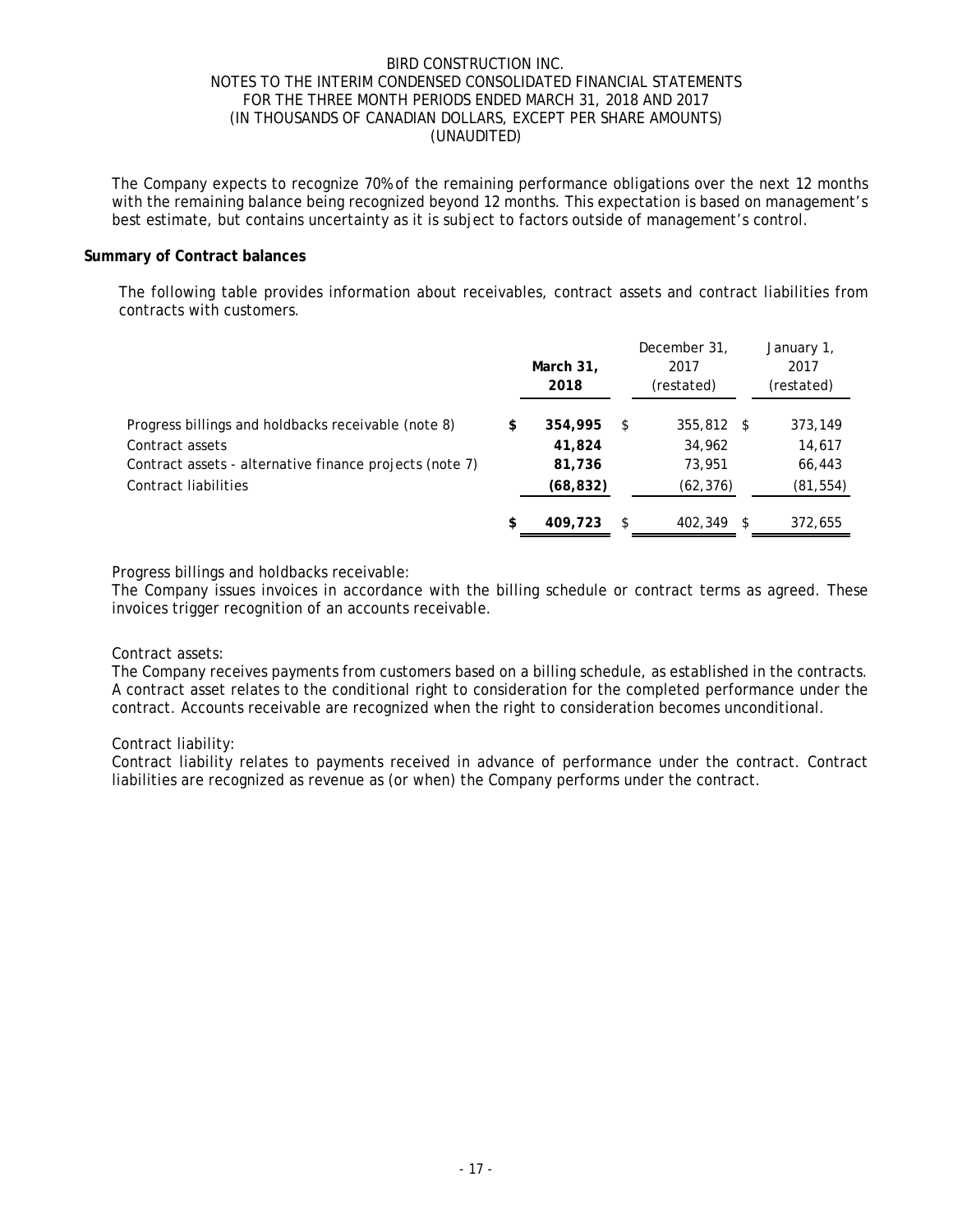### **7. Alternative finance projects**

The following table provides details of contract assets – alternative finance projects as at March 31, 2018:

|                                                                                 | Casey                          | Moncton<br>Downtown |    |        |
|---------------------------------------------------------------------------------|--------------------------------|---------------------|----|--------|
|                                                                                 | House                          | Centre              |    | Total  |
| Balance December 31, 2017                                                       | \$<br>$\overline{\phantom{a}}$ | \$<br>$73.951$ \$   |    | 73,951 |
| Changes in non-cash working capital relating to<br>alternative finance projects |                                | 7.785               |    | 7,785  |
| Balance March 31, 2018                                                          | \$<br>$\overline{\phantom{a}}$ | \$<br>81,736        | -S | 81,736 |

The following table provides details of the changes in the Company's Non-Recourse Project Financing during the year.

|                                            | Casey House<br><b>Moncton Downtown Centre</b> |    |               |     |                       |        |
|--------------------------------------------|-----------------------------------------------|----|---------------|-----|-----------------------|--------|
|                                            | Loan Facility                                 |    | Loan Facility |     | Interest<br>Rate Swap | Total  |
| Balance December 31, 2017                  | \$<br>$\overline{\phantom{a}}$                | \$ | 63.975        | -\$ | $(290)$ \$            | 63,685 |
| Proceeds                                   |                                               |    | 4,162         |     |                       | 4,162  |
| Repayment of debt                          |                                               |    |               |     |                       |        |
| Change in fair value of interest rate swap |                                               |    |               |     | 84                    | 84     |
| Balance March 31, 2018                     | $\overline{\phantom{a}}$                      | \$ | 68,137        | \$. | $(206)$ \$            | 67,931 |
|                                            |                                               |    |               |     |                       |        |

### (a) Casey House

i Background information:

During 2015, the Company was awarded a \$32,003 fixed-price build-finance project to restore and expand the Casey House Hospice in Toronto. The project obtained substantial completion during the second quarter of 2017.

### ii. Restricted cash:

There was no restricted cash balance as at March 31, 2018.

iii. Contract assets:

There was no opening contract asset balance and no activity during the quarter as the project obtained substantial completion during the second quarter of 2017.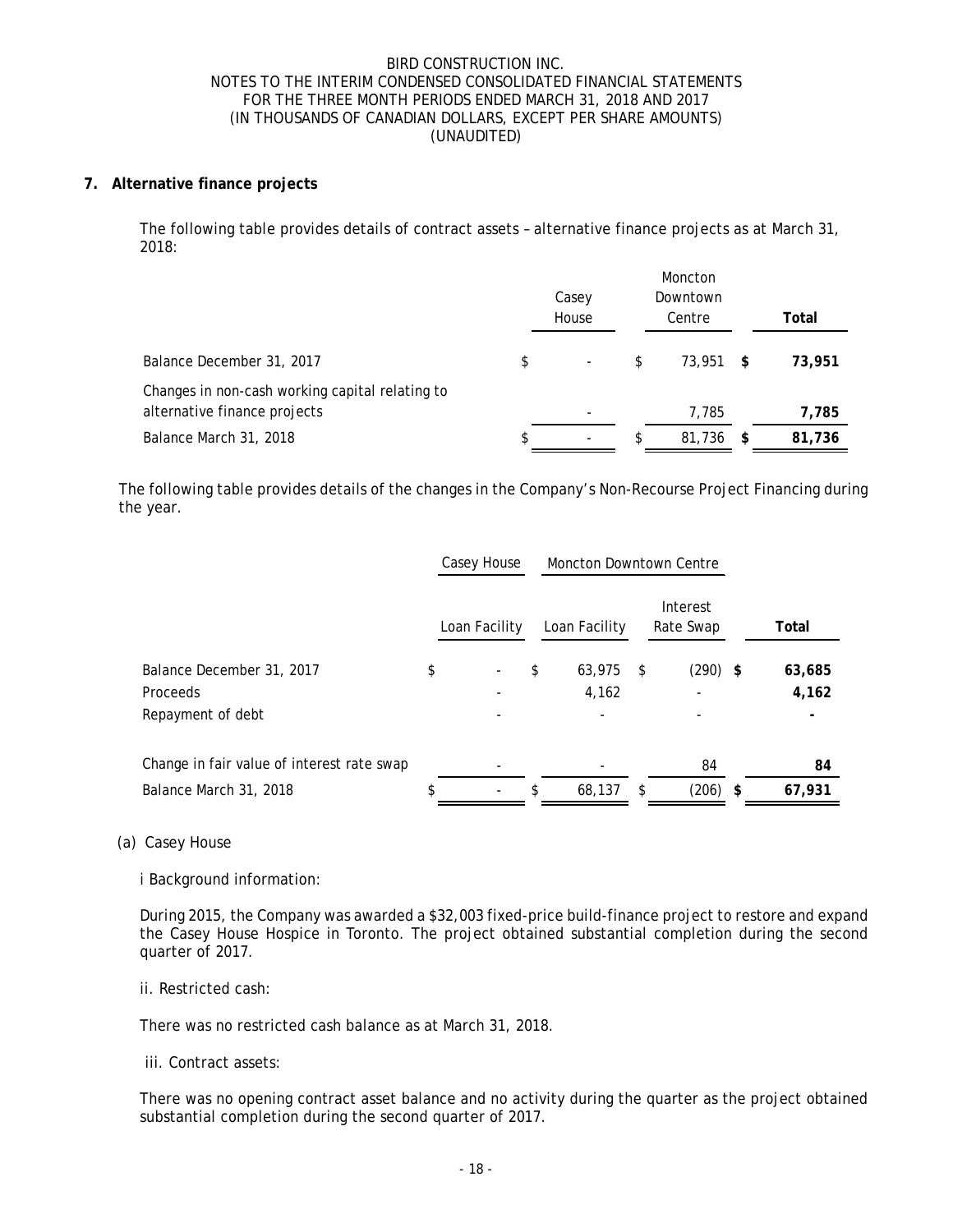iv. Loan payable:

The Company had arranged a \$29,057 loan facility related to the project and the loan was repaid in full in the second quarter of 2017.

### (b) Moncton Downtown Centre

i. Background information:

During 2015, the Company was awarded a \$90,768 fixed-price build-finance contract to construct the Moncton Downtown Centre.

ii. Restricted cash:

The terms of the debt financing agreement require that scheduled loan advances be deposited into a blocked bank account, which cannot be accessed directly by the Company. Upon recommendation by the lender's technical advisor, cash is released monthly based on the progress of the work (note 24).

iii. Contract assets:

The \$81,736 contract assets as at March 31, 2018 relates to the Moncton Downtown Centre project (December 31, 2017 - \$73,951). The contract assets balance will continue to increase throughout the project until a contract payment is made to the Company following substantial completion of the project.

iv. Loan payable:

The Company has arranged a \$77,478 loan facility related to the project, of which \$68,137 has been drawn at March 31, 2018 (December 31, 2017 - \$63,975). The loan is repayable in full, upon substantial completion of the project, from the proceeds of the fixed price build-finance contract payment. The scheduled substantial completion date is in 2018. In the event of a default in payment for the construction work upon substantial completion, including interim interest costs, the lender has recourse only against assets related to this project, which have been segregated in a wholly-owned subsidiary of the Company.

Interest is paid monthly in arrears. Borrowings under the facility bear interest at a rate per annum equal to the bankers' acceptance rate plus a spread. As part of the loan facility, the Company entered into an interest rate swap agreement that effectively fixes the interest rate at 1.89%. The interest rate swap was executed on September 30, 2015 and expires on July 31, 2018. The notional amounts of the interest rate swap agreement matched the estimated draws under the loan facility. The interest rate swap agreement is not designated as a hedge, and changes in the fair market value are recorded in the statement of income. At March 31, 2018, the interest rate swap asset of \$206 (December 31, 2017 – interest rate swap asset \$290) has been included in non-recourse project financing on the consolidated statement of financial position. An upfront arrangement fee of 0.85% on the total commitment was paid on financial close, and a commitment fee of 0.21% is also payable monthly on the unutilized portion of the facility. Interest expense on the loan in the three month period ended March 31, 2018 of \$313 (March 31, 2017 - \$187) is included in finance costs.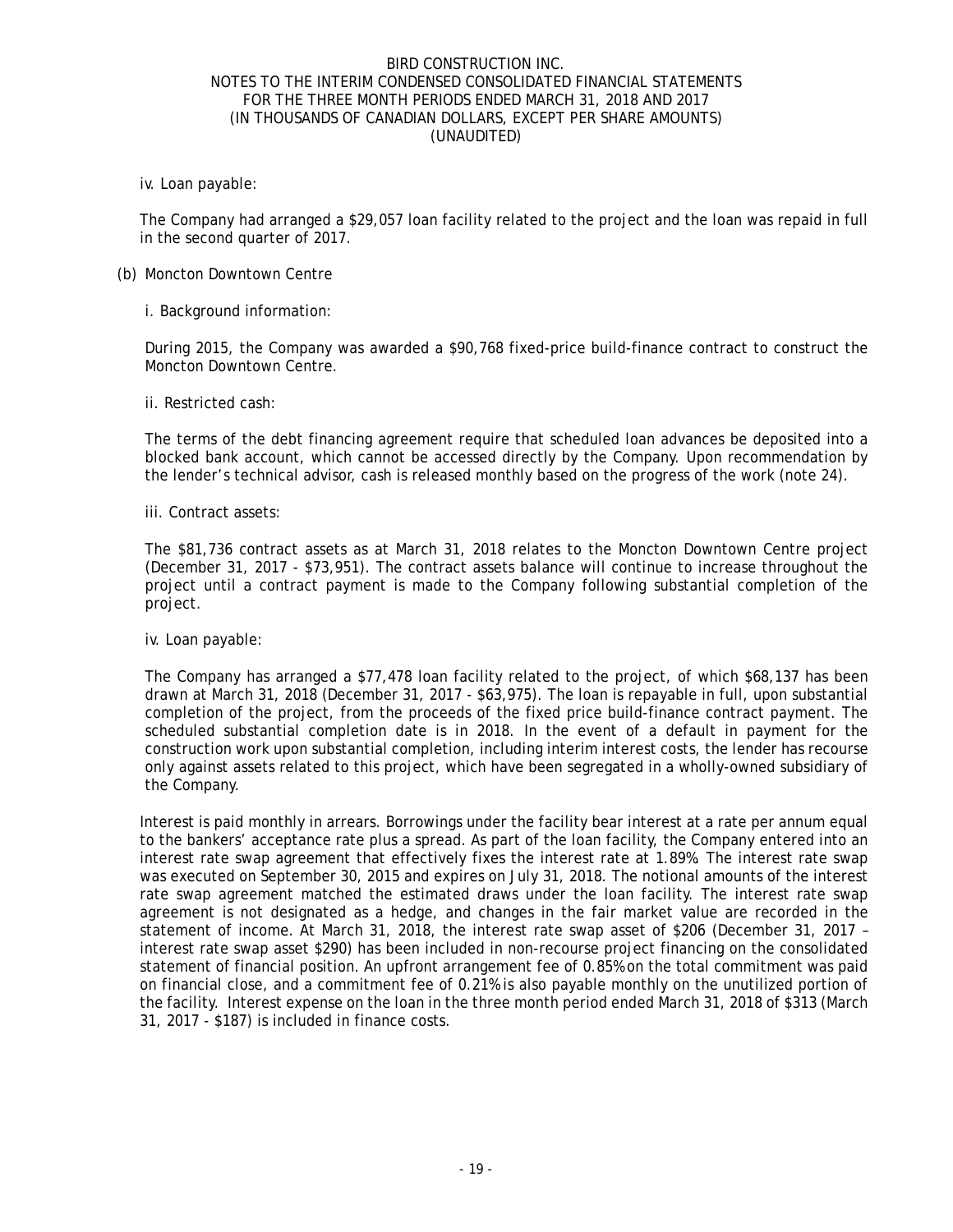### **8. Accounts receivable**

|                                                       | March 31, 2018 | December 31,<br>2017<br>(restated) |
|-------------------------------------------------------|----------------|------------------------------------|
| Progress billings on construction contracts           | \$<br>243,698  | \$<br>223,763                      |
| Holdbacks receivable (due within one operating cycle) | 111,297        | 132,049                            |
| Other                                                 | 6,722          | 7,856                              |
|                                                       | \$<br>361,717  | \$<br>363,668                      |

Accounts receivable are reported net of an allowance for doubtful accounts of \$1,576 as at March 31, 2018 (\$1,672 – December 31, 2017).

Holdbacks receivable represent amounts billed on construction contracts which are not due until the contract work is substantially completed and the applicable lien period has expired.

#### **9. Other assets**

|                                                       | March 31, 2018 | December 31,<br>2017 |
|-------------------------------------------------------|----------------|----------------------|
| Subcontractor/Supplier insurance deposits             | \$<br>5,688    | \$<br>4,846          |
| Notes receivable                                      | 1,628          | 1,145                |
| Total return swap derivatives                         | 395            | 1,995                |
| Other assets                                          | 7,711          | 7,986                |
| Less: current portion - Total return swap derivatives | 81             | 409                  |
| Non-current portion                                   | \$<br>7,630    | 7,577                |

Subcontractor/Supplier insurance deposits relate to the Company's insurance policies which provides Bird with comprehensive coverage, subject to a deductible, in respect of subcontractor or supplier default on certain projects where the subcontractor or supplier is enrolled in the program. As at March 31, 2018, the funds held by the Company's subcontractor insurance providers amounted to \$5,688 (December 31, 2017 - \$4,846).

The Company entered into Total Return Swap ("TRS") derivative contracts for the purpose of managing its exposure to changes in the fair value of its MTIP, EIP and DSU share-based compensation plans (note 16(b)), due to changes in the fair value of the Company's common shares. Derivatives are initially recognized at fair value when a derivative contract is entered into and are subsequently remeasured at their fair value. The TRS derivative contracts are not designated as a hedge, and changes in the fair market value are recorded as compensation expense in the statement of income (note 16(b)). As at March 31, 2018, the Company recorded a derivative asset of \$395 (December 31, 2017 – \$1,995).

### **10. Projects and entities accounted for using the equity method**

The Company performs some construction and concession related projects through non-consolidated entities. The Company's participation in these entities is conducted through joint ventures and associates and is accounted for using the equity method. The Company has a joint venture interest in Stack Modular group of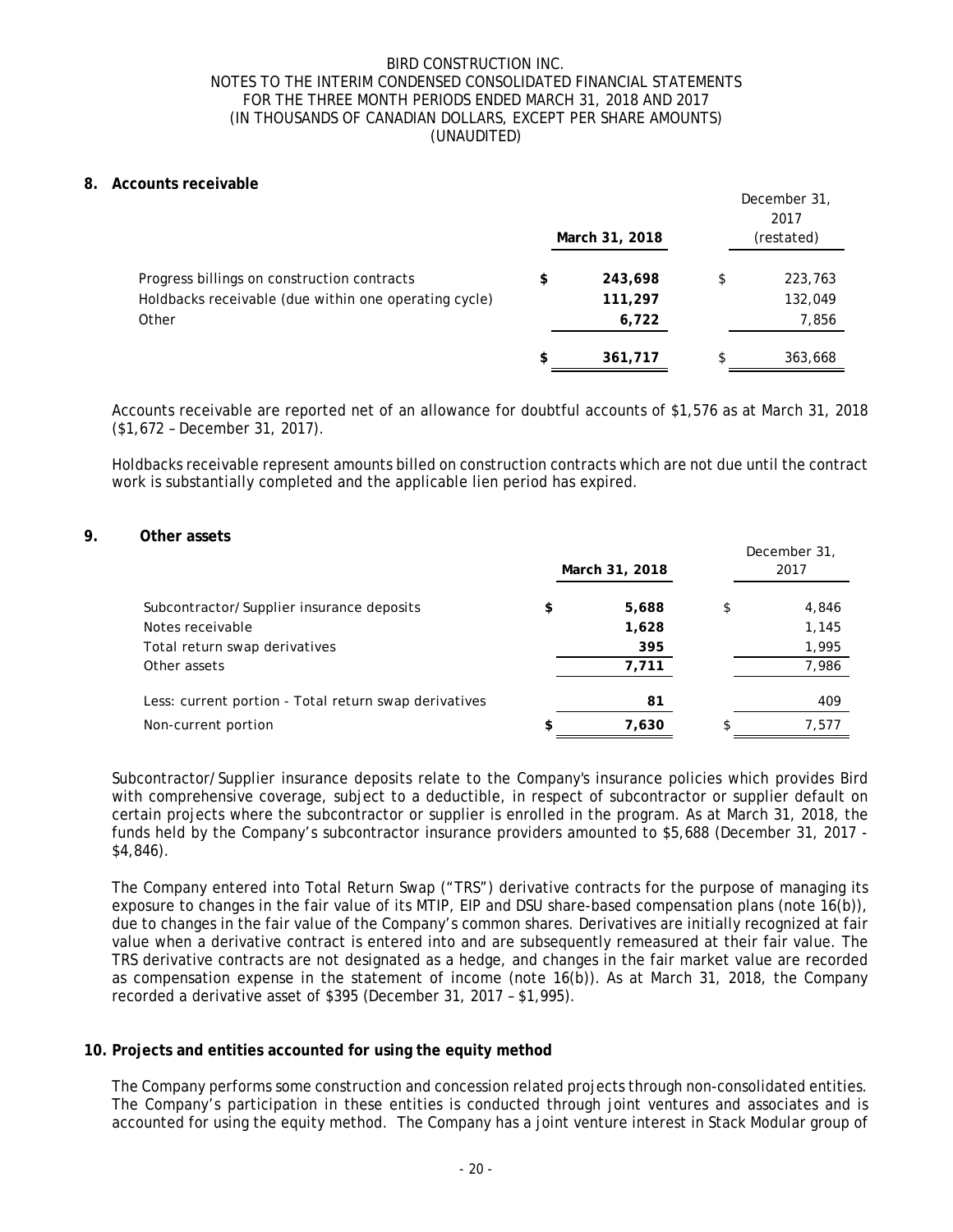companies, and is accounting for these investments using the equity method. The Company's joint ventures and associates are private entities and there is no quoted market value available for their shares.

The movement in the investment in projects and entities accounted for using the equity method is as follows:

| Projects and entities accounted for using the equity method - December 31, 2017 | 12,237 |
|---------------------------------------------------------------------------------|--------|
| Share of net income for the period                                              | 244    |
| Share of other comprehensive income (loss) for the period                       |        |
| Distributions from projects and entities accounted for using the equity method  | (112)  |
|                                                                                 |        |
| Projects and entities accounted for using the equity method - March 31, 2018    | 12,368 |

The Company has recognized the income and losses related to its investments in associates and joint ventures, as the Company has an obligation to fund its proportionate share of the net liabilities of these entities.

The carrying amount of investments in equity accounted entities may not always equal the Company's share of the net assets or net liabilities of these joint ventures and associates, due to fair value adjustments including goodwill, and the timing of capital contributions or distributions in accordance with contract terms.

### **11. Property and equipment**

|                                | March 31, 2018                 |                          |                          |            |               |    |          |
|--------------------------------|--------------------------------|--------------------------|--------------------------|------------|---------------|----|----------|
|                                |                                |                          |                          | Equipment, | Furniture and |    |          |
|                                |                                |                          | Leasehold                | trucks and | office        |    |          |
|                                | Land                           | <b>Buildings</b>         | <i>improvements</i>      | automotive | equipment     |    | Total    |
| Cost                           |                                |                          |                          |            |               |    |          |
| Balance January 1, 2018        | \$<br>1,774                    | 13,446                   | 7,355                    | 95,651     | 2,294         | \$ | 120,520  |
| Additions                      |                                | 385                      | 53                       | 5,593      | 94            |    | 6,125    |
| Additions under finance leases |                                | $\overline{\phantom{a}}$ | $\overline{\phantom{a}}$ | 2,049      |               |    | 2,049    |
| <b>Disposals</b>               | $\overline{\phantom{a}}$       | $\overline{\phantom{0}}$ | $\overline{\phantom{a}}$ | (1, 518)   | ٠             |    | (1, 518) |
| Balance March 31, 2018         | \$<br>1,774                    | 13,831                   | 7,408                    | 101,775    | 2,388         | \$ | 127,176  |
|                                |                                |                          |                          |            |               |    |          |
| Accumulated depreciation       |                                |                          |                          |            |               |    |          |
| Balance January 1, 2018        | \$<br>$\overline{\phantom{a}}$ | 5,165                    | 3,325                    | 57,905     | 1,728         | \$ | 68,123   |
| <b>Disposals</b>               |                                |                          |                          | (1,097)    |               |    | (1,097)  |
| Depreciation expense           |                                | 178                      | 122                      | 2,758      | 35            |    | 3,093    |
| Balance March 31, 2018         | \$                             | 5,343                    | 3,447                    | 59,566     | 1,763         | \$ | 70,119   |
| Net book value                 | \$<br>1,774                    | 8,488                    | 3,961                    | 42,209     | 625           | \$ | 57,057   |

The statement of cash flows for the three month period ended March 31, 2018 excludes additions of equipment totaling \$2,049 (March 31, 2017 - \$2,023) acquired and financed by finance leases.

The carrying value of equipment, trucks and automotive held under finance leases at March 31, 2018 is \$12,401 (December 31, 2017 - \$10,747).

There were no events or circumstances requiring an impairment loss to be recognized in the three month period ended March 31, 2018.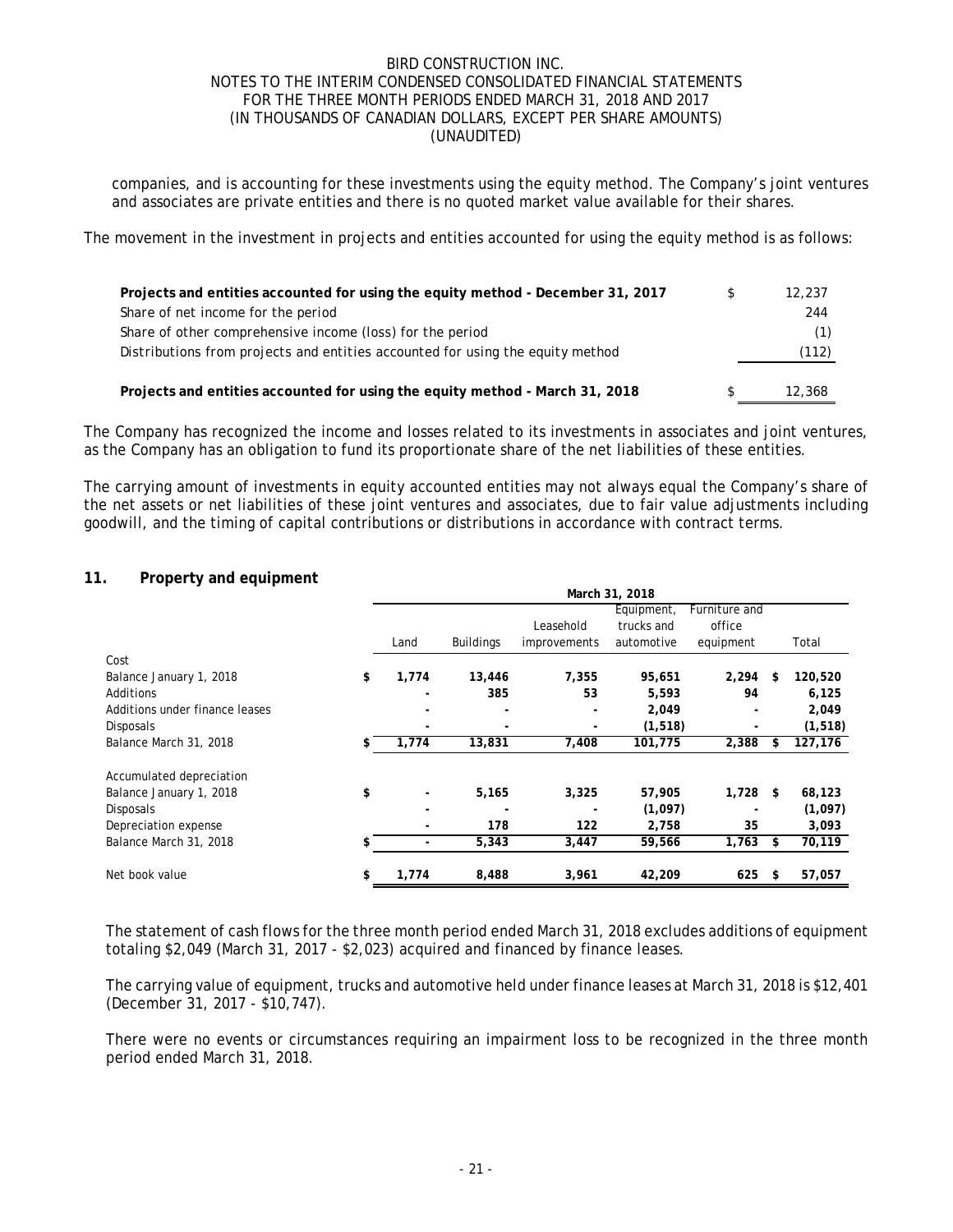### **12. Intangible assets and goodwill**

| . .u goodwrn             |    | Computer | March 31, 2018 |          |  |  |
|--------------------------|----|----------|----------------|----------|--|--|
|                          |    | software |                | Goodwill |  |  |
| Cost                     |    |          |                |          |  |  |
| Balance January 1, 2018  | \$ | 6,250    |                | 30,540   |  |  |
| Additions                |    | 330      |                |          |  |  |
| Disposals                |    |          |                |          |  |  |
| Balance March 31, 2018   | S. | 6,580    | \$             | 30,540   |  |  |
| Accumulated amortization |    |          |                |          |  |  |
| Balance January 1, 2018  | \$ | 4,712    |                | 14,151   |  |  |
| <b>Disposals</b>         |    |          |                |          |  |  |
| Amortization expense     |    | 101      |                |          |  |  |
| Balance March 31, 2018   |    | 4,813    | \$             | 14,151   |  |  |
| Net book value           | \$ | 1,767    | \$             | 16,389   |  |  |

# **13. Operating and Equipment Lines of Credit and Loans and Borrowings**

A. Letters of credit facilities:

The Company has authorized operating lines of credit totaling \$105,000 March 31, 2018, the lines were drawn for outstanding letters of credit of \$13,501 (December 31, 2017 - \$25,060 ).

The Company has an agreement with Export Development Canada (EDC) to provide performance security guarantees for letters of credit issued by financial institutions on behalf of the Company. The Company can only use this facility when letters of credit have been issued as contract security for projects that meet the EDC criteria. EDC has issued performance security guarantees totaling \$4,891 (December 31, 2017 - \$4,891).

The letters of credit represent performance guarantees primarily issued in connection with design-build construction contracts related to Public Private Partnership projects and other major construction projects. These letters of credit are supported through the hypothecation of certain financial instruments having a market value at March 31, 2018 of \$8,617 (December 31, 2017 - \$20,253).

- B. Committed revolving operating credit facilities:
	- i. A subsidiary of the Company has a committed revolving credit facility for \$25,000 to be used to finance normal course operations. As at March 31, 2018, the subsidiary has drawn \$nil (December 31, 2017 - \$nil) on this facility (see note 24). Borrowings under the facility are secured by a first priority ranking security interest over the net assets of the subsidiary. Borrowings are limited to 100% of the net receivables less net payables of the subsidiary. Interest is charged at a rate per annum equal to the Canadian prime rate. The facility expires on June 10, 2018. The subsidiary is in compliance with the debt-to-equity covenant of this facility.
	- ii. The Company has a committed revolving credit facility up to \$70,000. The term of the facility matures December 31, 2020. As part of the agreement, the Company continues to provide a general secured interest in the assets of the Company. At March 31, 2018, the Company has \$22,119 letters of credit outstanding on the facility (December 31, 2017 – \$26,446) and has drawn \$5,000 on the facility (December 31, 2017 - \$5,000). The full amount is recorded as non-current, as the facility is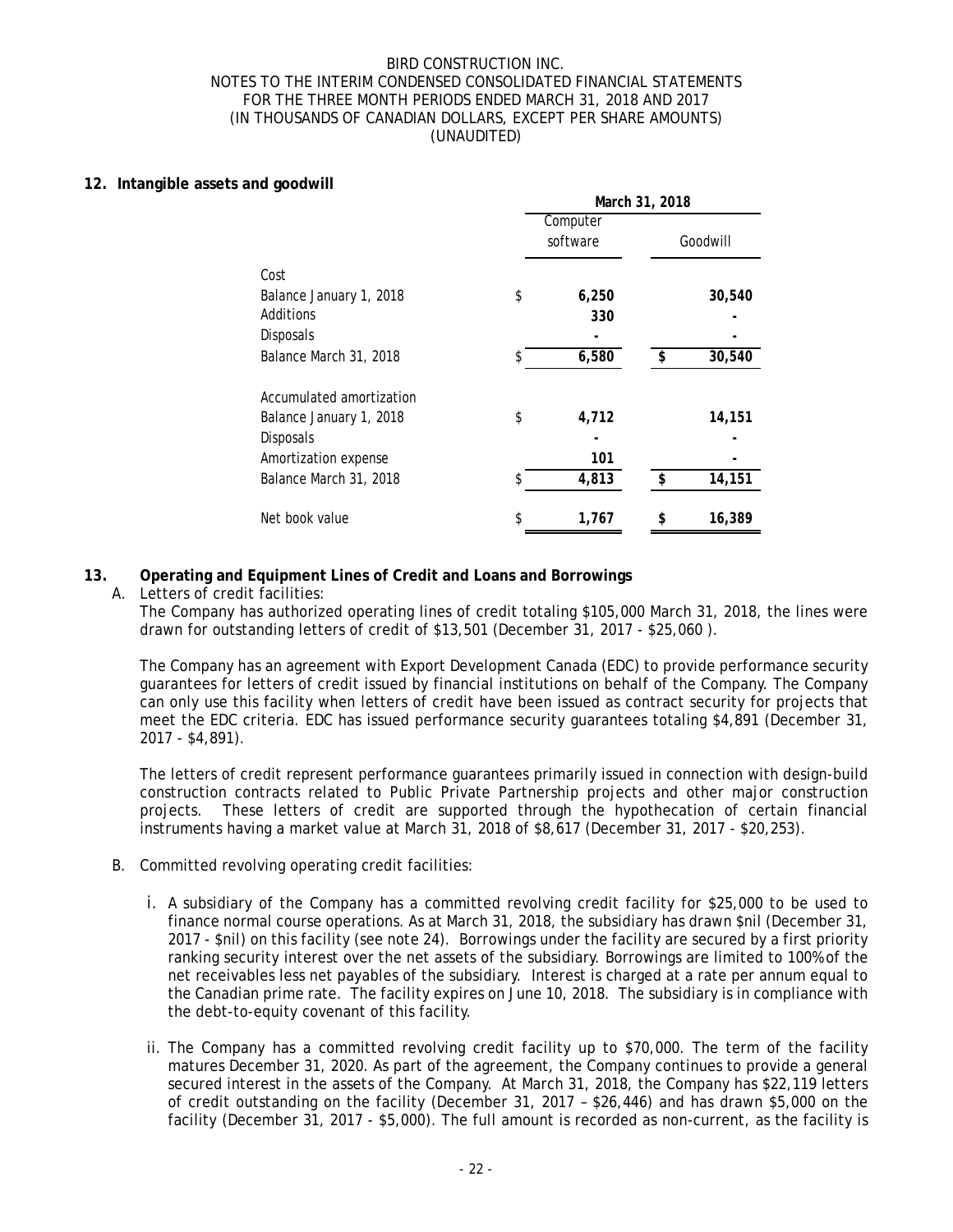due and payable December 31, 2020. Borrowings under the facility bear interest at a rate per annum equal to the Canadian prime rate plus a spread. A commitment fee of 0.25% is due on the unutilized portion of the facility. The Company is in compliance with the working capital, minimum equity and debt-to-equity covenants of this facility.

## C. Equipment facilities:

- i. The Company and its subsidiaries have committed term credit facilities of up to \$35,000 to be used to finance equipment purchases. Borrowings under the facility are secured by a first charge against the equipment financed using the facility. As of March 31, 2018, the Company has \$5,445 outstanding on this facility (December 31, 2017 - \$5,823) and classified as finance leases. Interest on the facility can be charged at a fixed rate based on the Bank of Canada bond rate plus a spread. Interest is paid monthly in arrears.
- ii. The Company and its subsidiaries obtained multiple fixed interest rate term loans which have been used to finance equipment purchases. The maturity dates of term loans outstanding at March 31, 2018 range from 2018 to 2023, and had an initial principal amount totaling \$12,163. These term loans bear interest at a range of fixed rates from 2.40% to 3.42%. Principal repayments and interest are payable monthly and these term loans are secured by specific equipment of the Company and its subsidiaries.
- iii.The Company and its subsidiaries obtained a variable interest rate term loan which has been used to finance equipment purchases. The term loan outstanding at March 31, 2018 had an initial principal amount of \$2,645, and matures in 2018. This loan bears interest at a variable rate of 2.58%. Principal repayments and interest are payable monthly and this term loan is secured by specific equipment of the Company and its subsidiaries.
- iv. Subsidiaries of the Company have established operating lease lines of credit of \$42,500 with the financing arms of major heavy equipment suppliers to finance operating equipment leases. Draws under these facilities are generally recognized as operating leases, with the lease obligations being secured by the specific leased equipment (see note 22). At March 31, 2018, the subsidiaries had used \$6,121 under these facilities.
- D. Term loan:

A subsidiary of the Company has a fixed rate term loan used to finance a building. The facility matures on September 28, 2020. Principal repayments in the amount of \$2 are payable monthly based upon a 25 year amortization period. The term loan facility was for an initial principal amount of \$424 and bears interest at a fixed rate of 2.12%.

E. Finance lease liabilities:

Finance leases relate to construction and automotive equipment and mature between April 2018 and February 2022, and bear interest at the 30-day bankers' acceptance rate plus a spread. The Corporation has the option to purchase the construction and automotive equipment under lease at the conclusion of the lease agreements. As of March 31, 2018, the Company has \$4,256 (December 31, 2017 - \$2,598) outstanding as finance leases.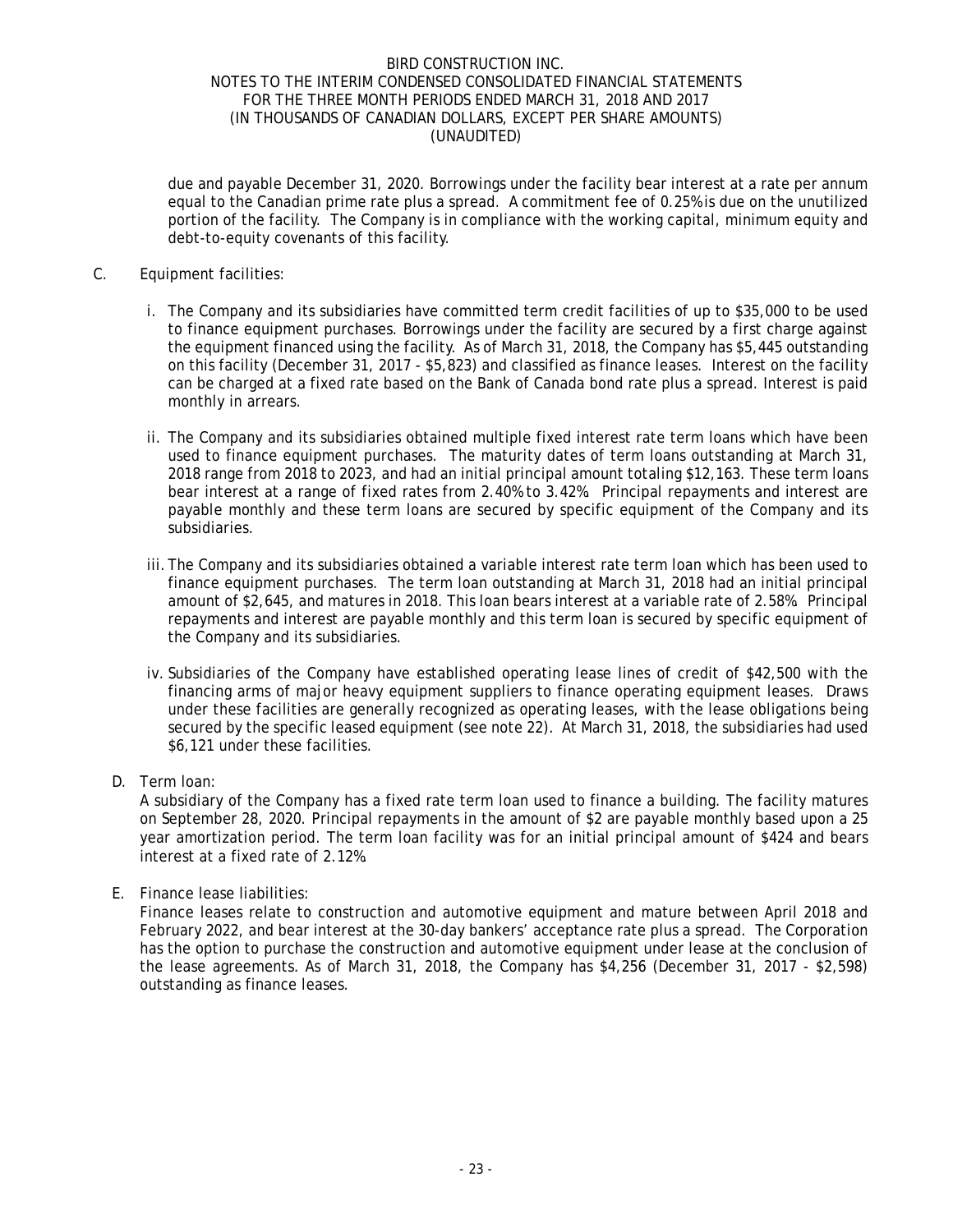### The following table provides details of the outstanding Loans and Borrowings as at March 31, 2018.

|                                                    |                    |               |                | March 31, |   | December 31, |
|----------------------------------------------------|--------------------|---------------|----------------|-----------|---|--------------|
|                                                    | Maturity           | Interest rate |                | 2018      |   | 2017         |
| Revolving credit facility B(ii)                    | December 31, 2020  | Variable      | 3.10%          | 5,000     | S | 5,000        |
| Equipment financing                                |                    |               |                |           |   |              |
| Term Ioans C(ii)                                   | 2018 to 2021       | Fixed         | 2.40% to 3.42% | 5,526     |   | 4,381        |
| Term Ioans C(iii)                                  | 2018               | Variable      | 2.58%          | 287       |   | 419          |
| Term loan (D)                                      | September 28, 2020 | Fixed         | 2.12%          | 371       |   | 377          |
|                                                    |                    |               |                | 11,184    |   | 10,177       |
| Finance lease liabilities (E), C(i)                |                    |               |                | 9,701     |   | 8,421        |
|                                                    |                    |               |                | 20,885    |   | 18,598       |
| Less: current portion of long-term debt            |                    |               |                | 2,387     |   | 2,479        |
| Less: current portion of finance lease liabilities |                    |               |                | 2,696     |   | 2,276        |
| Current portion of loans and borrowings            |                    |               |                | 5,083     |   | 4,755        |
| Non-current portion of loans and borrowings        |                    |               |                | 15,802    |   | 13,843       |

The following table provides details of the changes in the Company's Loans and Borrowings during the three month period ended March 31, 2018.

|                           | Three months ended March 31, 2018 |           |         |    |          |  |
|---------------------------|-----------------------------------|-----------|---------|----|----------|--|
|                           | Property &                        | Revolving |         |    |          |  |
|                           | Equipment                         | Credit    | Finance |    |          |  |
|                           | Financing                         | Facility  | Leases  |    | Total    |  |
| Balance December 31, 2017 | 5.177                             | 5,000     | 8.421   | \$ | 18,598   |  |
| Proceeds                  | 1,754                             |           | 2,049   |    | 3,803    |  |
| Repayment                 | (747)                             |           | (769)   |    | (1, 516) |  |
| Balance March 31, 2018    | 6,184                             | 5,000     | 9.701   |    | 20,885   |  |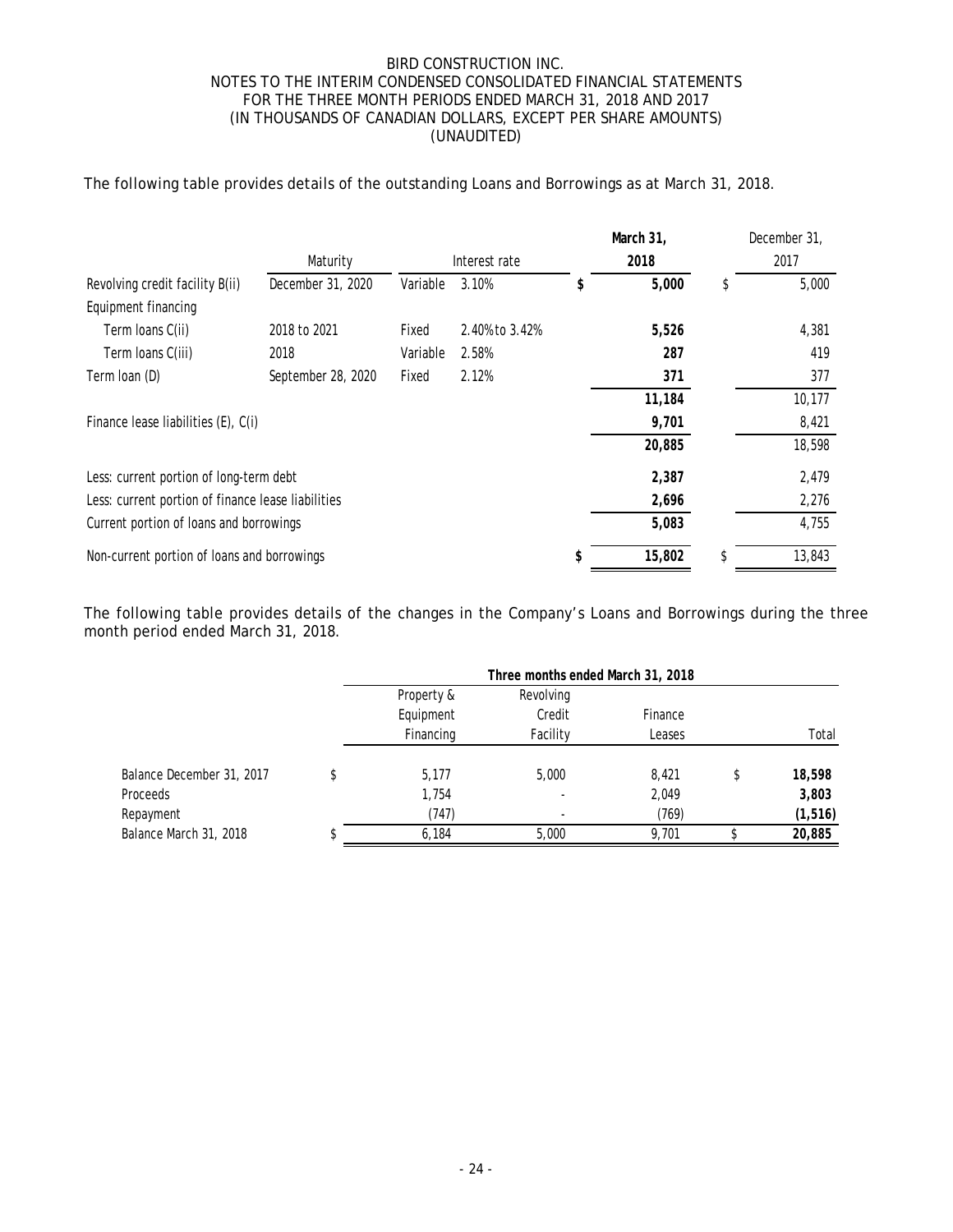The aggregate amount of principal repayments and future minimum lease payments under finance leases for all loans and borrowings is as follows:

|                   | Equipment<br>and<br>Operating | Revolving<br>Credit | Finance    |              |
|-------------------|-------------------------------|---------------------|------------|--------------|
|                   | Financing                     | Facility            | Leases     | Total        |
| Within 1 year     | \$<br>2,387                   |                     | $2,902$ \$ | 5,289        |
| Year 2            | 1,485                         |                     | 2,927      | 4,412        |
| Year 3            | 1,136                         | 5,000               | 2,850      | 8,986        |
| Year 4            | 819                           |                     | 1,469      | 2,288        |
| Year 5            | 357                           |                     |            | 357          |
| More than 5 years |                               |                     |            |              |
|                   | 6,184                         | 5,000               | 10,148     | 21,332       |
| Less interest     |                               |                     | (447)      | (447)        |
|                   | \$<br>6,184                   | 5,000               | 9,701      | \$<br>20,885 |

### **14. Income taxes**

|                                                                                          |    | Three months ended March 31, | 2017<br>(restated) |                   |
|------------------------------------------------------------------------------------------|----|------------------------------|--------------------|-------------------|
| Provision for income taxes<br>Income tax expense (recovery) is comprised of:             |    | 2018                         |                    |                   |
| Current income taxes<br>Deferred income taxes                                            | \$ | 1,004<br>(3, 413)            | \$                 | 4,012<br>(4, 852) |
|                                                                                          | \$ | (2, 409)                     | \$                 | (840)             |
| Income tax rate reconciliation                                                           |    |                              |                    |                   |
| Combined federal and provincial income tax rate<br>Increases (reductions) applicable to: |    | 27.3%                        |                    | 27.4%             |
| Non-taxable items                                                                        |    | (0.5)                        |                    | (0.8)             |
| Other                                                                                    |    | 0.5                          |                    | 0.9               |
| Effective rate                                                                           |    | 27.3 %                       |                    | 27.5 %            |

The Company's statutory tax rate is the combined federal and provincial tax rates in the jurisdictions in which the Company operates.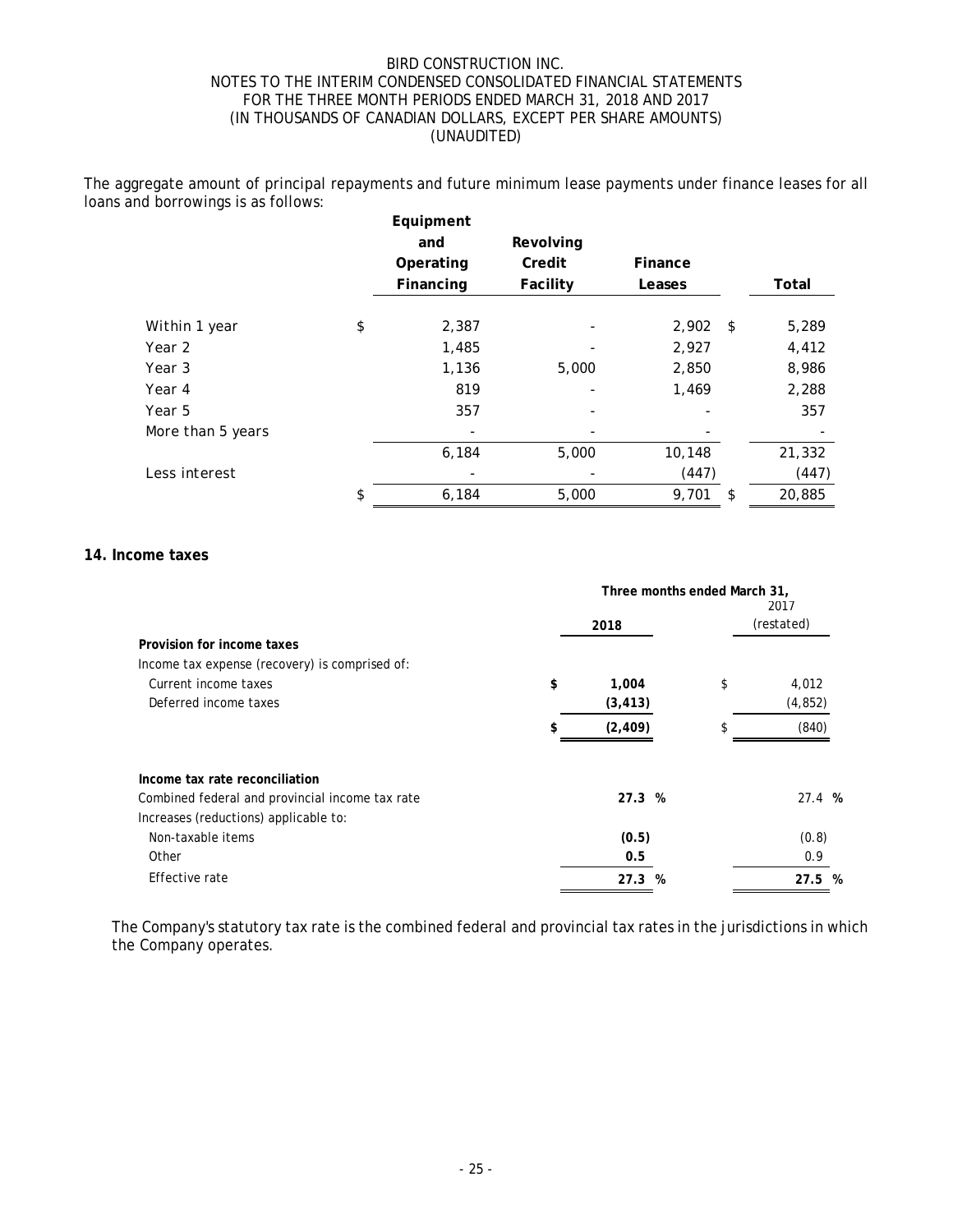## **15. Other liabilities**

|                                                                                  | March 31.<br>2018 | December 31.<br>2017 |
|----------------------------------------------------------------------------------|-------------------|----------------------|
| Liabilities for cash-settled share-based compensation plans (note 16(b))         | 5,609             | 5,558                |
| Leasehold inducement                                                             | 2,419             | 2,484                |
| Deferred payment                                                                 | 756               | 1,136                |
| Interest rate swaps                                                              | 5                 |                      |
|                                                                                  | 8,789             | 9,178                |
| Less: current portion - cash-settled share-based compensation plans (note 16(b)) | 1,562             | 1,726                |
| Less: current portion - leasehold inducement                                     | 218               | 218                  |
| Less: current portion - deferred payment                                         | 56                | 436                  |
| Less: current portion - interest rate swaps                                      | 5                 |                      |
|                                                                                  | 1,841             | 2,380                |
| Non-current portion                                                              | 6,948             | 6,798                |

### **16. Share-based compensation plans**

### (a) Stock option plan:

The Company has a Stock Option Plan that provides all option holders the right to receive common shares in exchange for the options exercised. The Board of Directors selects eligible employees to be granted options, the number of options granted, the exercise price, the term of the option and the vesting periods. The number of common shares issuable under the Stock Option Plan shall not exceed 10% of the number of common shares outstanding. With the approval of the Equity Incentive Plan in May 2017, the Board of Directors has resolved to suspend the stock option plan. All outstanding options will continue to vest in accordance with the term of the option and the vesting periods.

Details of changes in the balance of stock options outstanding are as follows:

|                                  | Number of<br>share options<br>outstanding | Weighted average<br>exercise price |       |  |
|----------------------------------|-------------------------------------------|------------------------------------|-------|--|
| Outstanding at December 31, 2017 | 535,000                                   | \$                                 | 13.59 |  |
| Forfeited during the period      | (10,000)                                  |                                    | 13.98 |  |
| Outstanding at March 31, 2018    | 525,000                                   | \$                                 | 13.58 |  |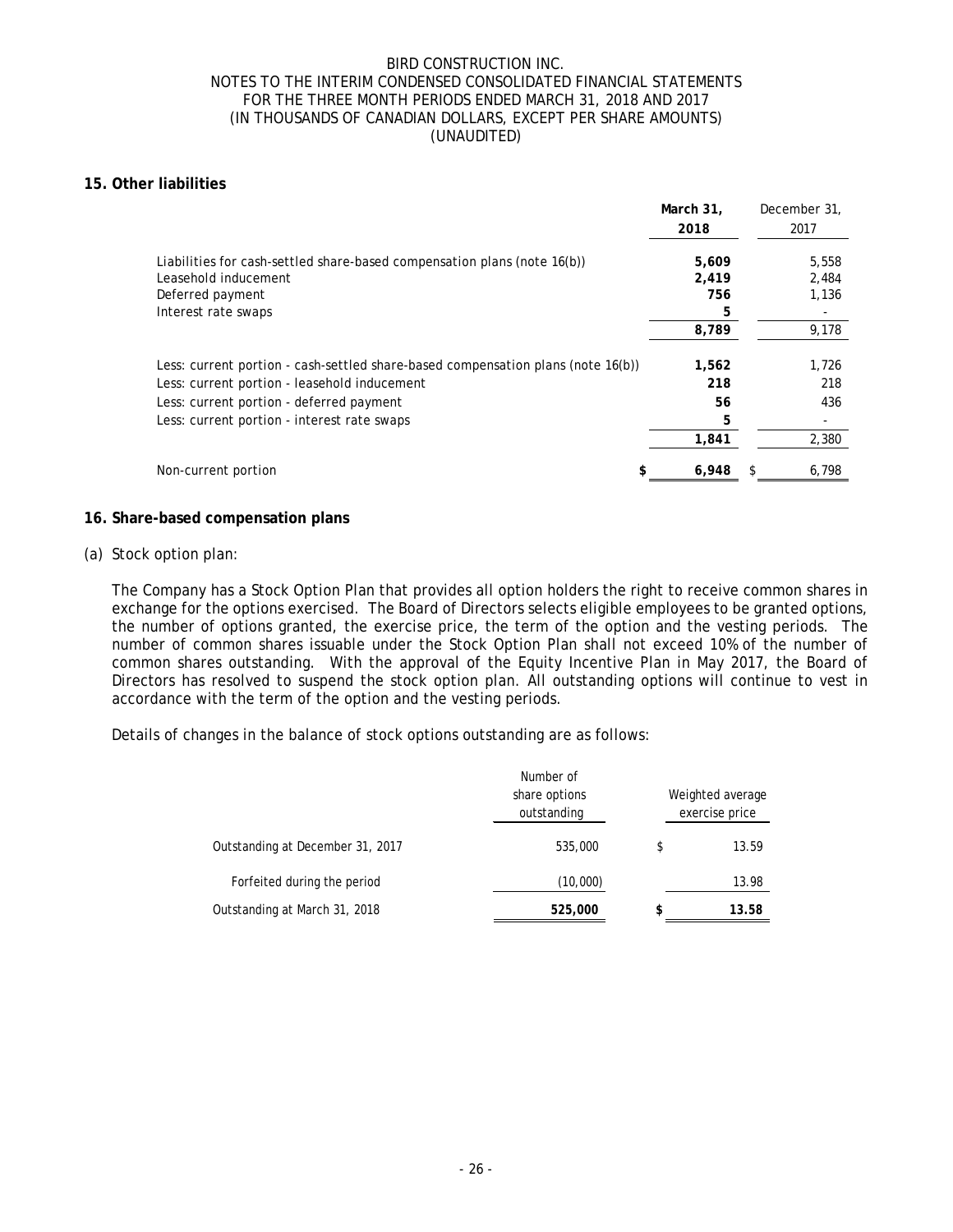The following table summarizes information about stock options outstanding and exercisable as at March 31, 2018:

|                       | Number of stock<br>options issued and<br>outstanding | Number of<br>stock options<br>exercisable | Exercise<br>price | Weighted<br>average fair<br>value of the<br>option | Expiry Date     | Remaining<br>contractual<br>life<br>(years) |  |
|-----------------------|------------------------------------------------------|-------------------------------------------|-------------------|----------------------------------------------------|-----------------|---------------------------------------------|--|
| March 15, 2012 Grant  | 425,000                                              | 425,000                                   | 13.98             | \$<br>3.25                                         | March 15, 2019  | 1.0                                         |  |
| January 1, 2015 Grant | 100,000                                              | 75,000                                    | 11.87             | \$<br>1.16                                         | January 1, 2022 | 3.8                                         |  |

The stock-based compensation expense recognized during the three month period ended March 31, 2018 is \$2 compared to an expense of \$4 during the first quarter of 2017.

(b) Medium term incentive plan ("MTIP"), Equity incentive plan ("EIP") and Deferred share unit plan ("DSU Plan"):

|                                                                                     | March 31,<br>2018 |                | December 31,<br>2017 |
|-------------------------------------------------------------------------------------|-------------------|----------------|----------------------|
| MTIP liability<br>EIP liability                                                     | \$                | 2,828<br>1,113 | \$<br>2,975<br>861   |
| <b>DSU liability</b><br>Liabilities for cash-settled share-based compensation plans |                   | 1,668<br>5,609 | 1,722<br>5,558       |
| Less: current portion - MTIP liability                                              |                   | 1,562<br>1,562 | 1,726<br>1,726       |
| Non-current portion                                                                 | \$                | 4,047          | \$<br>3,832          |

The Company has recognized a derivative loss of \$1,600 on its Total Return Swap contracts (note 9) for the three month period ended March 31, 2018 (March 31, 2017 - \$nil).

### **17. Shareholders' capital**

The Company is authorized to issue an unlimited number of common shares and has issued and outstanding 42,516,853 common shares as at March 31, 2018. The Company is authorized to issue preference shares in series with rights set by the Board of Directors, up to a balance not to exceed 35% of the outstanding common shares.

|                                               | Number of shares | Amount |  |
|-----------------------------------------------|------------------|--------|--|
|                                               |                  |        |  |
| Balance, March 31, 2018 and December 31, 2017 | 42,516,853       | 42,527 |  |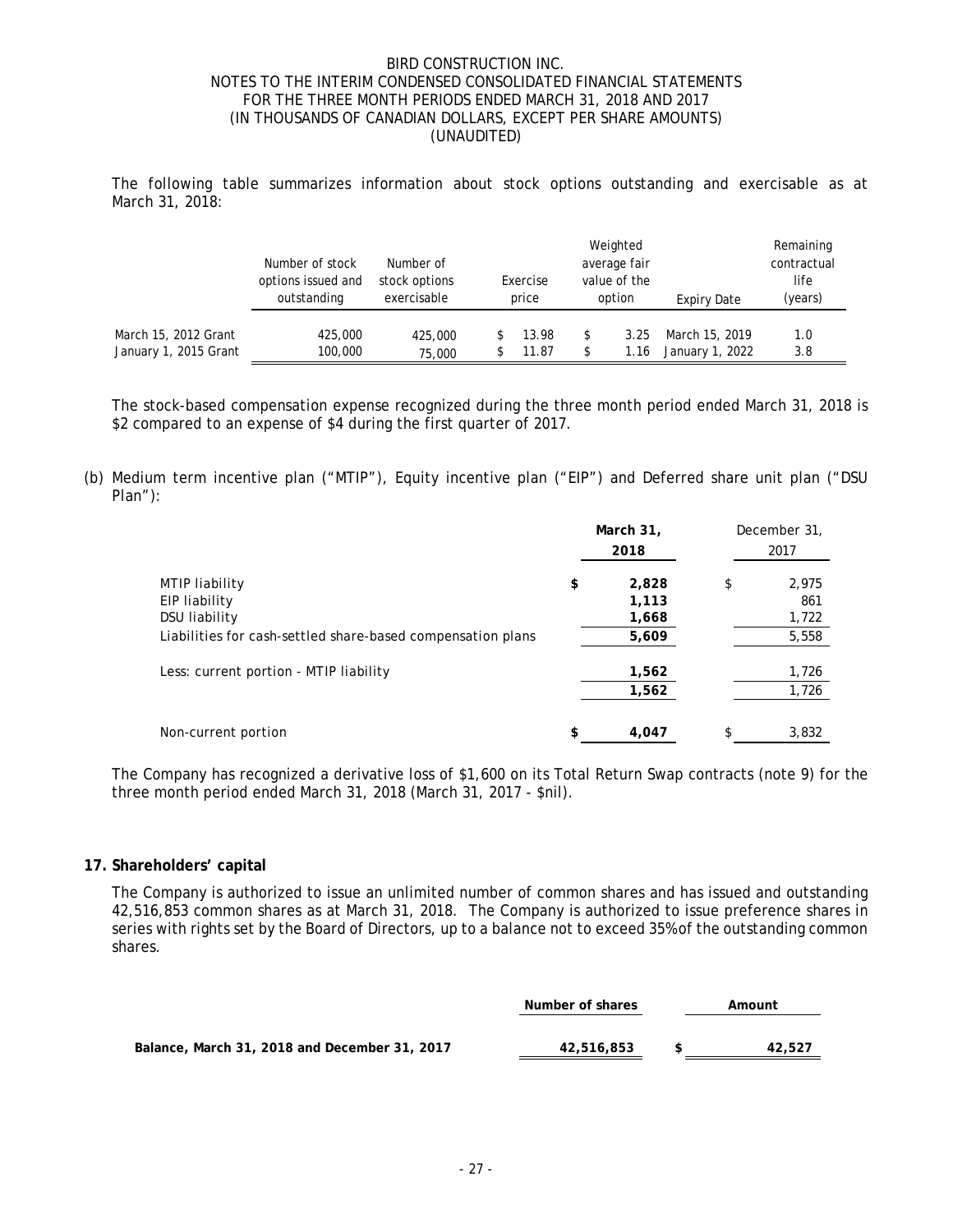# **18. Earnings per share**

Details of the calculation of earnings per share are as follows:

|                                                                                 |          | Three months ended March 31, |    |                    |  |
|---------------------------------------------------------------------------------|----------|------------------------------|----|--------------------|--|
|                                                                                 |          | 2018                         |    | 2017<br>(restated) |  |
| Profit (loss) attributable to shareholders (basic and diluted)                  | \$       | (6, 408)                     | \$ | (2, 216)           |  |
| Average number of common shares outstanding<br>Effect of stock options on issue |          | 42,516,853                   |    | 42,516,853         |  |
| Weighted average number of common shares (diluted)                              |          | 42,516,853                   |    | 42,516,853         |  |
| Basic earnings (loss) per share<br>Diluted earnings (loss) per share            | \$<br>\$ | (0.15)<br>(0.15)             | -S | (0.05)<br>(0.05)   |  |

At March 31, 2018, 525,000 options (December 31, 2017 - 535,000 options) were excluded from the diluted weighted average number of common share calculation as their effect would have been anti-dilutive.

## **19. Provisions**

|                           | March 31,<br>2017<br>2018 |        |      | December 31,<br>(restated) |
|---------------------------|---------------------------|--------|------|----------------------------|
| Warranty claims and other | \$                        | 7,891  | -\$  | 8,777                      |
| Legal claims              |                           | 3,314  |      | 1,926                      |
|                           | \$                        | 11,205 | - \$ | 10,703                     |

Various claims and litigation arise in the normal course of the construction business. It is management's opinion that adequate provision has been made for any potential settlements relating to such matters and that they will not materially affect the financial position or future operations of the Company.

### **20. Finance income**

|                 |     | Three months ended March 31, |      |            |  |
|-----------------|-----|------------------------------|------|------------|--|
|                 |     |                              |      | 2017       |  |
|                 |     | 2018                         |      | (restated) |  |
| Interest income | \$  | 326                          | - \$ | 347        |  |
|                 | \$. | 326                          | S    | 347        |  |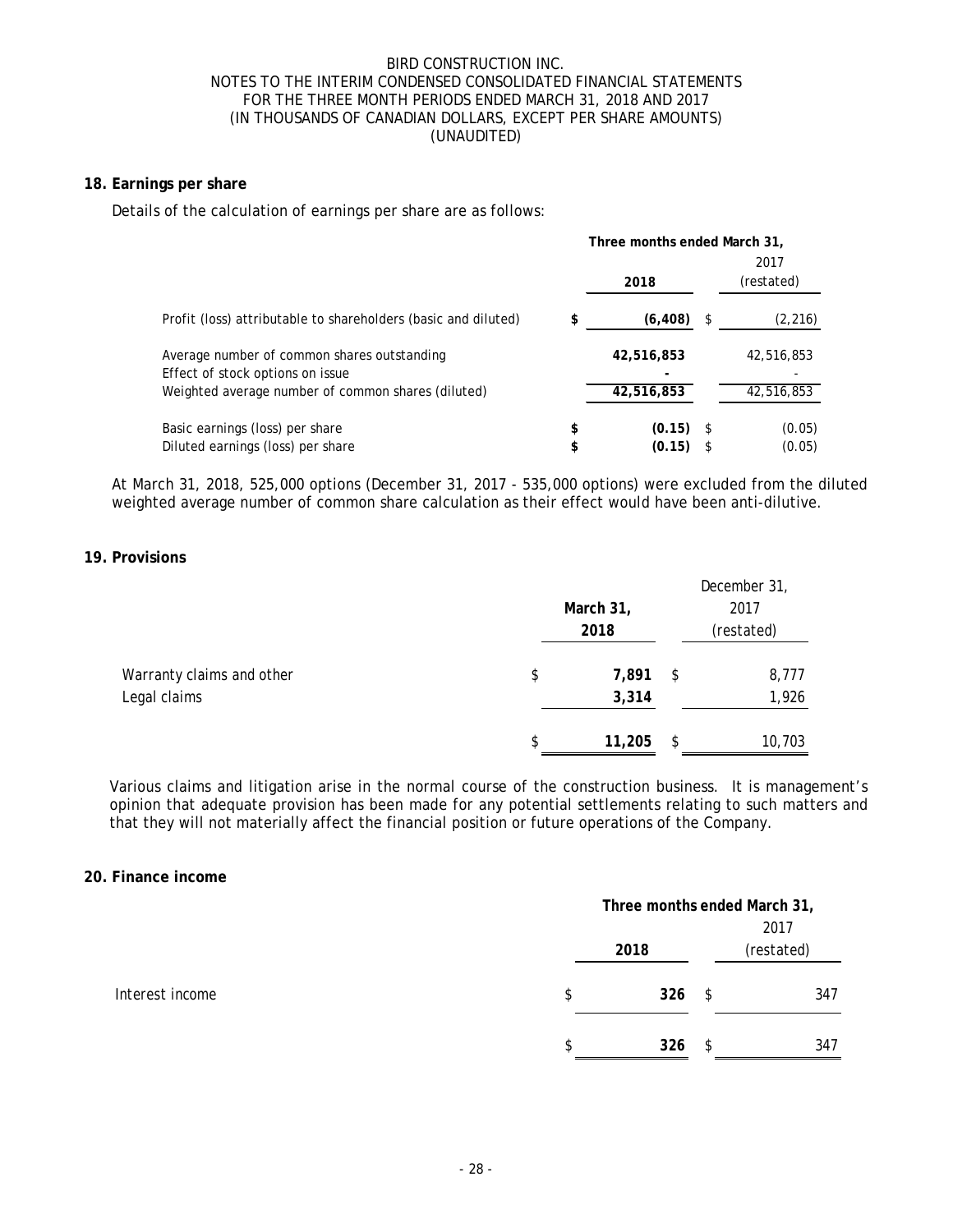## **21. Finance and other costs**

|                                            | Three months ended March 31,<br>2017 |      |     |            |
|--------------------------------------------|--------------------------------------|------|-----|------------|
|                                            |                                      | 2018 |     | (restated) |
| Interest on loans and borrowings           | \$                                   | 340  | \$  | 99         |
| Loss on interest rate swaps (note 7)       |                                      | 84   |     | 31         |
| Interest on non-recourse project financing |                                      | 313  |     | 318        |
|                                            | \$                                   | 737  | \$. | 448        |

## **22. Leases**

Future minimum annual lease payments relating to lease commitments on buildings, equipment and vehicles over the next five years are:

|                  |             | Maturities   |        |     |        |
|------------------|-------------|--------------|--------|-----|--------|
|                  |             | From 2019 to | Beyond |     |        |
|                  | Within 2018 | 2022         | 2022   |     | Total  |
|                  |             |              |        |     |        |
| Operating leases | 4,030       | 16,324       | 14,002 | \$. | 34,356 |

## **23. Commitments and contingent liabilities**

(a) Commitments:

Outstanding surety lien bonds issued on behalf of the Company in connection with liens by subcontractors and suppliers at March 31, 2018 totalled \$30,273 (December 31, 2017 - \$24,109).

The Company has acquired minority equity interests in a number of PPP concession entities (note 10), which requires the Company to make \$9,879 in future capital injections. These commitments have been secured by letters of credit totalling \$9,879 (December 31, 2017 - \$8,131).

(b) Contingencies:

The Company is contingently liable for the usual contractor's obligations relating to performance and completion of construction contracts. These include the Company's contingent liability for the performance obligations of its subcontractors. Where possible and appropriate, the Company obtains performance bonds, subcontract/supplier insurance or alternative security from subcontractors. However, where this is not possible, the Company is exposed to the risk that subcontractors will fail to meet their performance obligations. In that eventuality, the Company would be obliged to complete the subcontractor's contract, generally by engaging another subcontractor, and the cost of completing the work could exceed the original subcontract price. The Company makes appropriate provisions in the financial statements for all known liabilities relating to subcontractor defaults.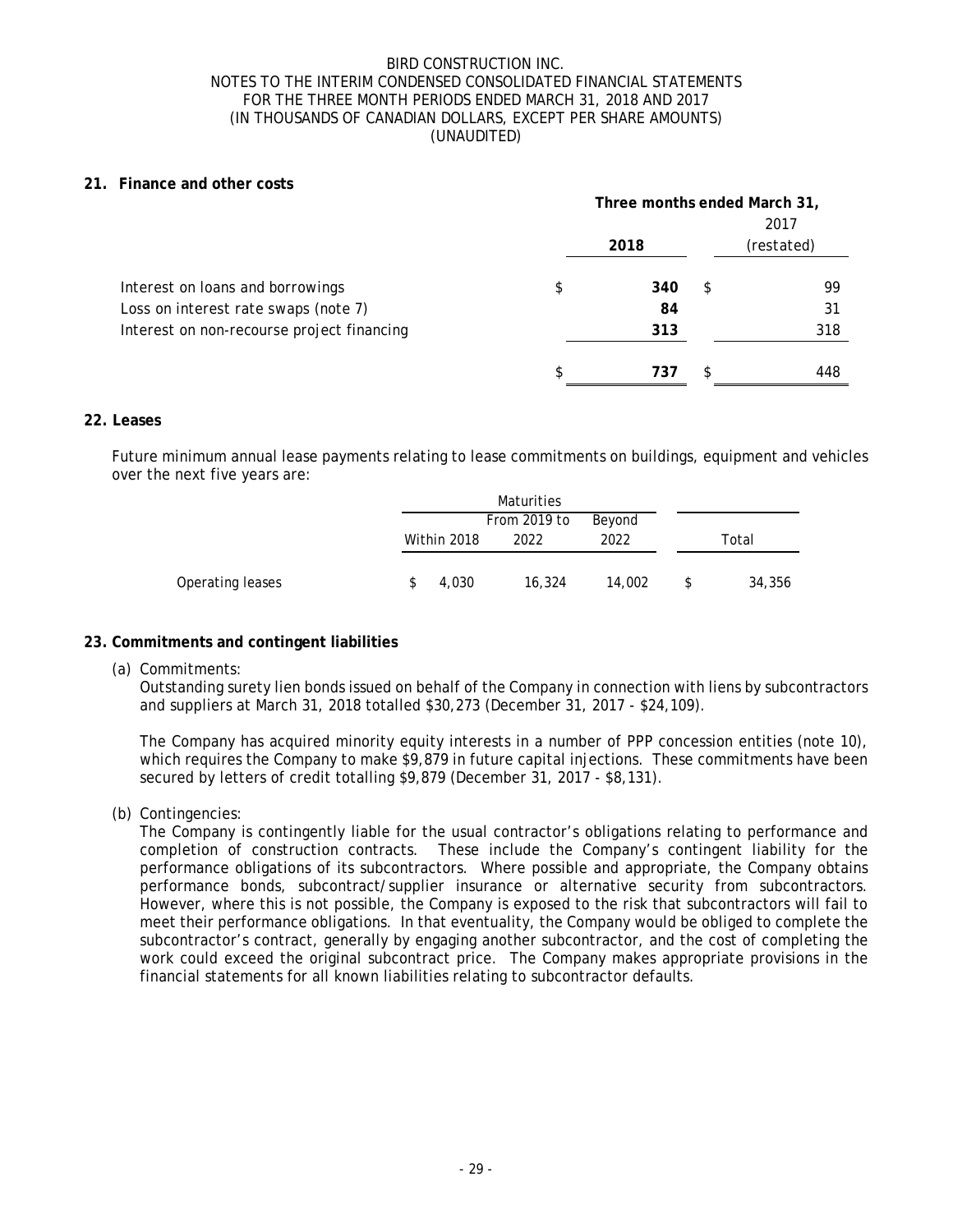## **24. Other cash flow information**

|                                                                      | Three months ended March 31,<br>2017 |    |            |
|----------------------------------------------------------------------|--------------------------------------|----|------------|
|                                                                      | 2018                                 |    | (restated) |
| Changes in non-cash working capital relating to operating activities |                                      |    |            |
| Accounts receivable                                                  | \$<br>1,863                          | \$ | 15,118     |
| Contract assets                                                      | (6, 862)                             |    | (4,059)    |
| Contract assets - alternative finance projects                       | (7, 785)                             |    | (13, 130)  |
| Prepaid expenses                                                     | 127                                  |    | 882        |
| Inventory                                                            | 24                                   |    | 25         |
| Accounts payable                                                     | (30, 100)                            |    | (80, 915)  |
| <b>Contract liabilities</b>                                          | 6,456                                |    | 3,798      |
| Provisions                                                           | 502                                  |    | (808)      |
| Medium term incentive plan and other                                 | (518)                                |    | (235)      |
|                                                                      | \$<br>(36, 293)                      | S  | (79, 324)  |

Contract assets – alternative finance project changes are driven by design build finance projects. Refer to note 7 for loan proceeds to fund contract assets – alternative finance projects.

|                                              | March 31,<br>2018 | December 31,<br>2017 |
|----------------------------------------------|-------------------|----------------------|
| Cash and cash equivalents<br>Cash            | 81,718            | 114,092              |
| Bankers' acceptances and short-term deposits | 1.769             | 18,963               |
|                                              | 83,487            | 133,055              |

Cash, bankers' acceptances and short-term deposits include restricted cash and cash equivalents that were deposited as collateral for letters of credit issued by the Company. As such, these amounts are not available for general operating purposes.

| Restricted cash and cash equivalents                                  |       |        |
|-----------------------------------------------------------------------|-------|--------|
| Cash and cash equivalents held to support letters of credit (note 13) | 8.617 | 20,253 |
| Cash deposited in blocked accounts for special projects               | 1.217 | 4.043  |
|                                                                       | 9.834 | 24,296 |

## Letters of Credit Support:

**Restricted cash and cash equivalents**

In the normal course of business, the Company issues letters of credit on certain projects to guarantee its performance. These projects are typically design-build contracts relating to Public Private Partnership arrangements and other major construction projects. In certain instances, the letters of credit are supported by the hypothecation of cash and cash equivalents that are not available for general corporate purposes (note 13A).

### Blocked Accounts:

The terms of non-recourse project financing require scheduled loan advances to be deposited in a blocked bank account which cannot be accessed directly by the Company for general corporate purposes. Upon recommendation by the lender's technical advisor, cash is released monthly from the blocked account and paid to the Company based on the progress made on the related construction project.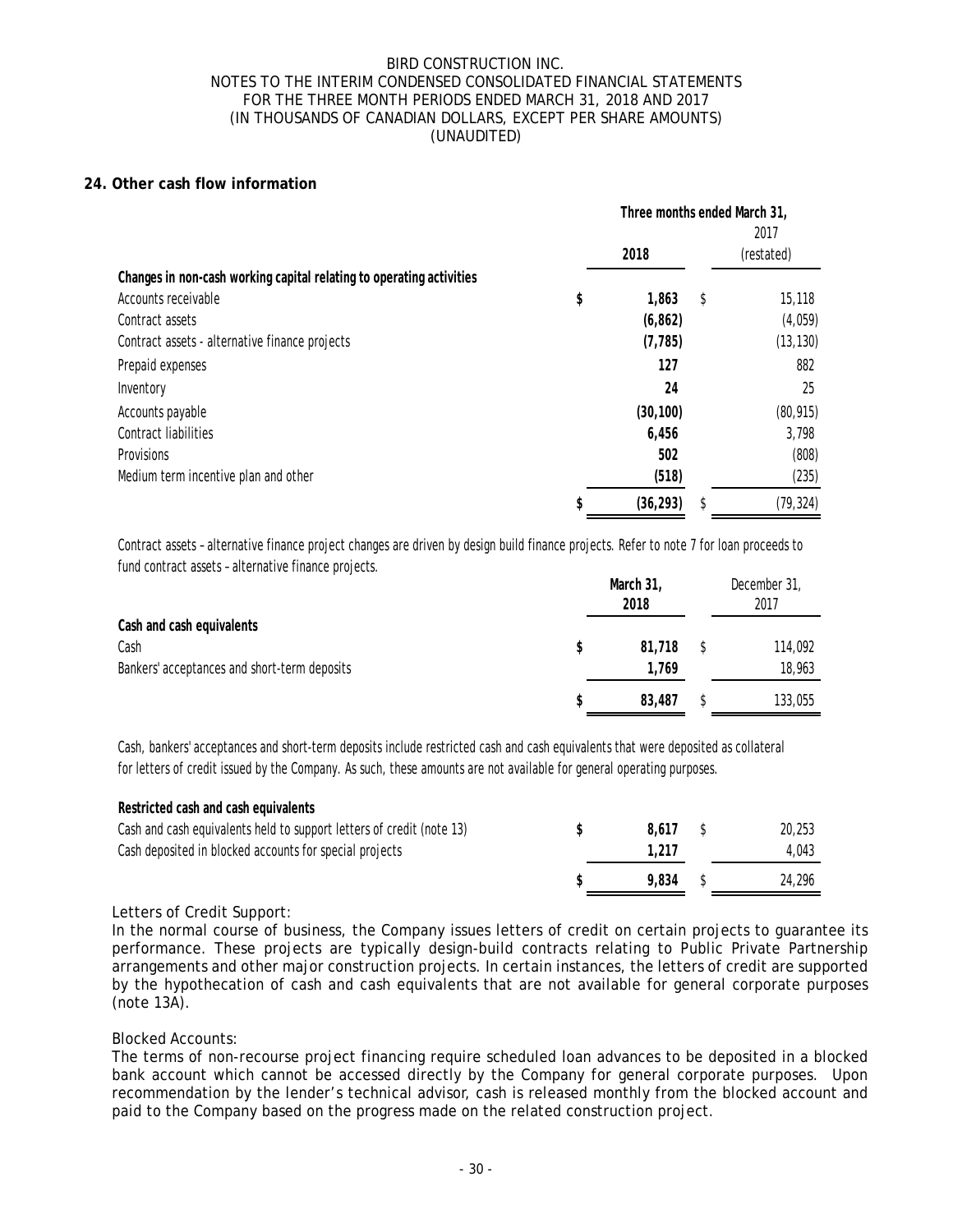### **25. Financial instruments**

The Company's investments and derivative financial instruments, including interest rate swaps and TRS derivatives have been classified as fair value through profit and loss. The Company's cash, bankers' acceptances, short-term deposits, short-term investments, accounts receivable and other long-term assets are classified as financial assets. The Company's bank overdraft, if any, accounts payable, dividends payable to shareholders, non-recourse project financing, deferred payment and long-term debt have been classified as financial liabilities. The basis of the determination of the fair value of the Company's financial instruments is more fully described in note 3(m) of the December 31, 2017 annual financial statements.

## **A. Classification and fair value of financial instruments:**

|                                                            |    |                | December 31,<br>2017 |
|------------------------------------------------------------|----|----------------|----------------------|
|                                                            |    | March 31, 2018 | (restated)           |
| Financial instruments at fair value through profit or loss |    |                |                      |
| Non-recourse project financing - interest rate swaps       | \$ | 206            | \$<br>290            |
| Interest rate swaps                                        |    | (5)            |                      |
| Total return swap derivatives                              |    | 395            | 1,995                |
|                                                            |    | 596            | 2,285                |
| <b>Financial assets and financial liabilities</b>          |    |                |                      |
| <b>Financial assets</b>                                    |    |                |                      |
| Cash and cash equivalents (note 24)                        | \$ | 83,487         | \$<br>133,055        |
| Accounts receivable                                        |    | 361,717        | 363,688              |
| Other non-current assets                                   |    | 7,316          | 5,991                |
|                                                            |    | 452,520        | 502,734              |
| <b>Financial liabilities</b>                               |    |                |                      |
| Accounts payable                                           | \$ | (350, 135)     | \$<br>(380, 221)     |
| Dividends payable to shareholders                          |    | (1, 382)       | (1, 382)             |
| Non-recourse project financing - loan facilities (note 7)  |    | (68, 137)      | (63, 975)            |
| Loans and borrowings                                       |    | (20, 885)      | (18, 598)            |
| Deferred payment                                           |    | (756)          | (1, 136)             |
|                                                            | S  | (441, 295)     | (465, 312)           |
| <b>Total financial instruments</b>                         |    | 11,821         | 39,707               |

The fair value of the loans and borrowings approximate their carrying values on a discounted cash flow basis as the majority of these obligations bear interest at market rates. The fair values of the remaining financial instruments approximate their carrying value due to their relatively short periods to maturity.

### **B. Risk Management:**

In the normal course of business, the Company is exposed to a number of risks related to financial instruments that can affect its operating performance. These risks and the actions taken to manage them are as follows:

### i. Credit Risk:

Credit risk relates to the risk of financial loss to the Company if a customer or counterparty to a financial instrument fails to meet their contractual obligation.

With respect to accounts receivable, concentration of credit risk is limited due to the geographic dispersion of revenues and a diversified customer base. Before entering into any construction contract and during the course of the construction project, the Company goes to considerable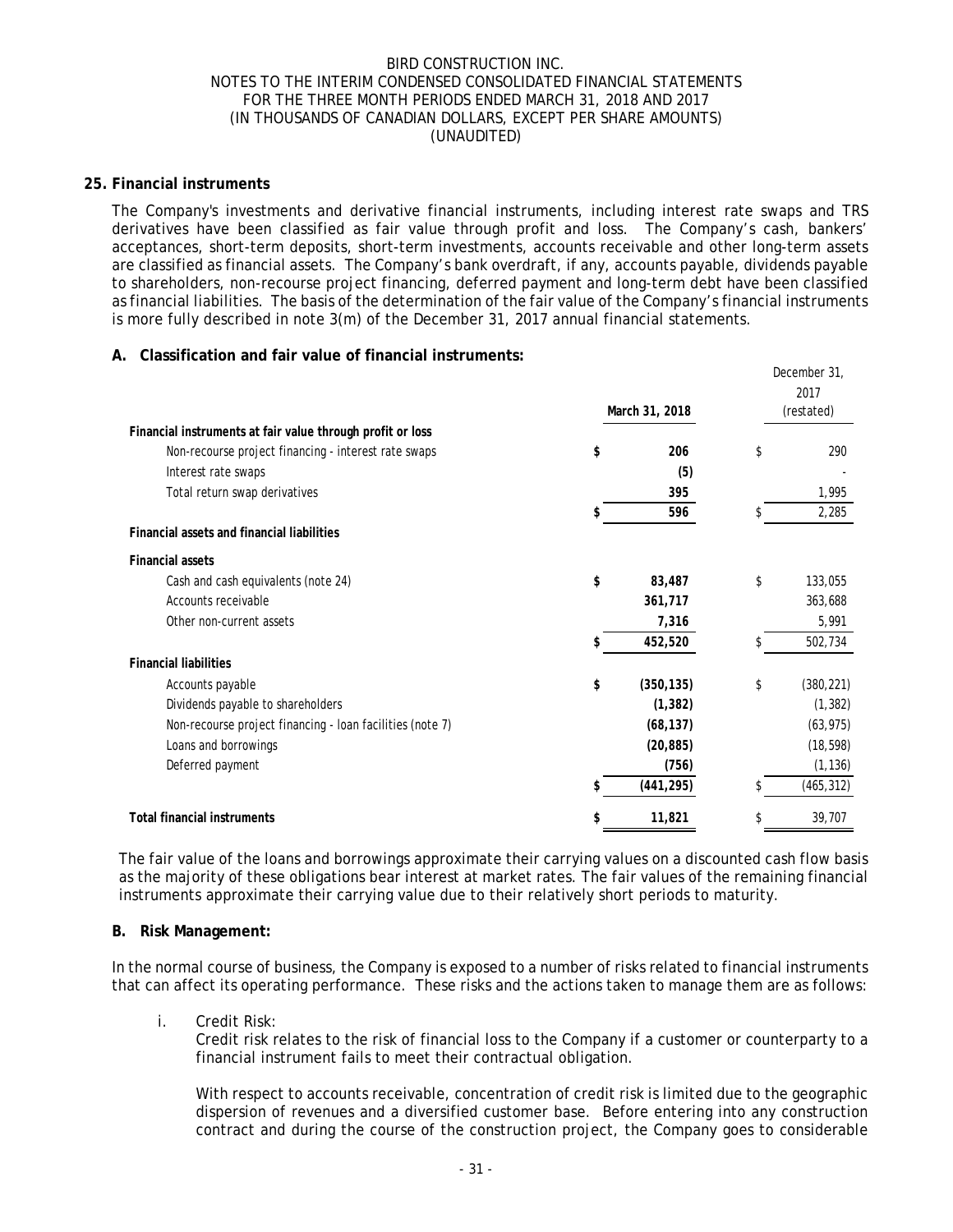lengths to satisfy itself that the customer has adequate resources to fulfil its contractual payment obligations as construction work is completed. If a customer was unable or unwilling to pay the amount owing, the Company will generally have a right to register a lien against the project that will normally provide some security that the amount owed would be realized.

Bankers' acceptances and short-term deposits are subject to minimal credit risk as they are placed with only major Canadian financial institutions. As is reasonably practical, these investments are placed with a number of different Canadian financial institutions, thereby reducing the Company's exposure to a default by any one financial institution.

Accounts receivable outstanding for greater than 90 days and considered past due by the Company's management, represent 18.4% (December 31, 2017 – 16.5%) of the balance of progress billings on construction contracts receivable at March 31, 2018. Management has recorded an allowance of \$1,576 (December 31, 2017 - \$1,672) against these past due receivables, net of amounts recoverable from others.

|                                 | Amounts past due           |                       |                       |                      |  |
|---------------------------------|----------------------------|-----------------------|-----------------------|----------------------|--|
|                                 | Up to $12$<br>months       | Over 12<br>months     | March 31, 2018        | December 31,<br>2017 |  |
| Trade receivables<br>Impairment | \$<br>$30,597$ \$<br>(345) | 14,450 \$<br>(1, 231) | 45.047 \$<br>(1, 576) | 37,122<br>(1,672)    |  |
| <b>Total Trade receivables</b>  | \$<br>$30,252$ \$          | $13,219$ \$           | 43,471                | 35,450               |  |

The movement in the allowance for impairment in respect of loans and receivables during the period was as follows:

|                                                                                                               | March 31,<br>2018           | December 31,<br>2017                |
|---------------------------------------------------------------------------------------------------------------|-----------------------------|-------------------------------------|
| Balance, beginning of period<br>Impairment loss recognized<br>Amounts written off<br>Impairment loss reversed | \$<br>1,672<br>140<br>(236) | \$<br>1,524<br>383<br>(96)<br>(139) |
|                                                                                                               | \$<br>1,576                 | \$<br>1,672                         |

ii. Liquidity risk:

Liquidity risk relates to the risk that the Company will not be able to meet its financial obligations as they fall due.

The Company has working capital of \$67,149 which is available to support surety requirements related to construction projects. As a component of working capital, the Company maintains significant balances of cash and cash equivalents and investments in liquid securities. These investments, less \$8,617 hypothecated to support outstanding letters of credit and \$1,531 held in blocked accounts, are available to meet the financial obligations of the Company as they come due (note 24).

The Company has a committed line of credit of \$70,000 available to finance operations and issue letters of credit. As at March 31, 2018, the Company has drawn \$5,000 on the facility and has \$22,119 letters of credit outstanding on the facility. A subsidiary of the Company has a committed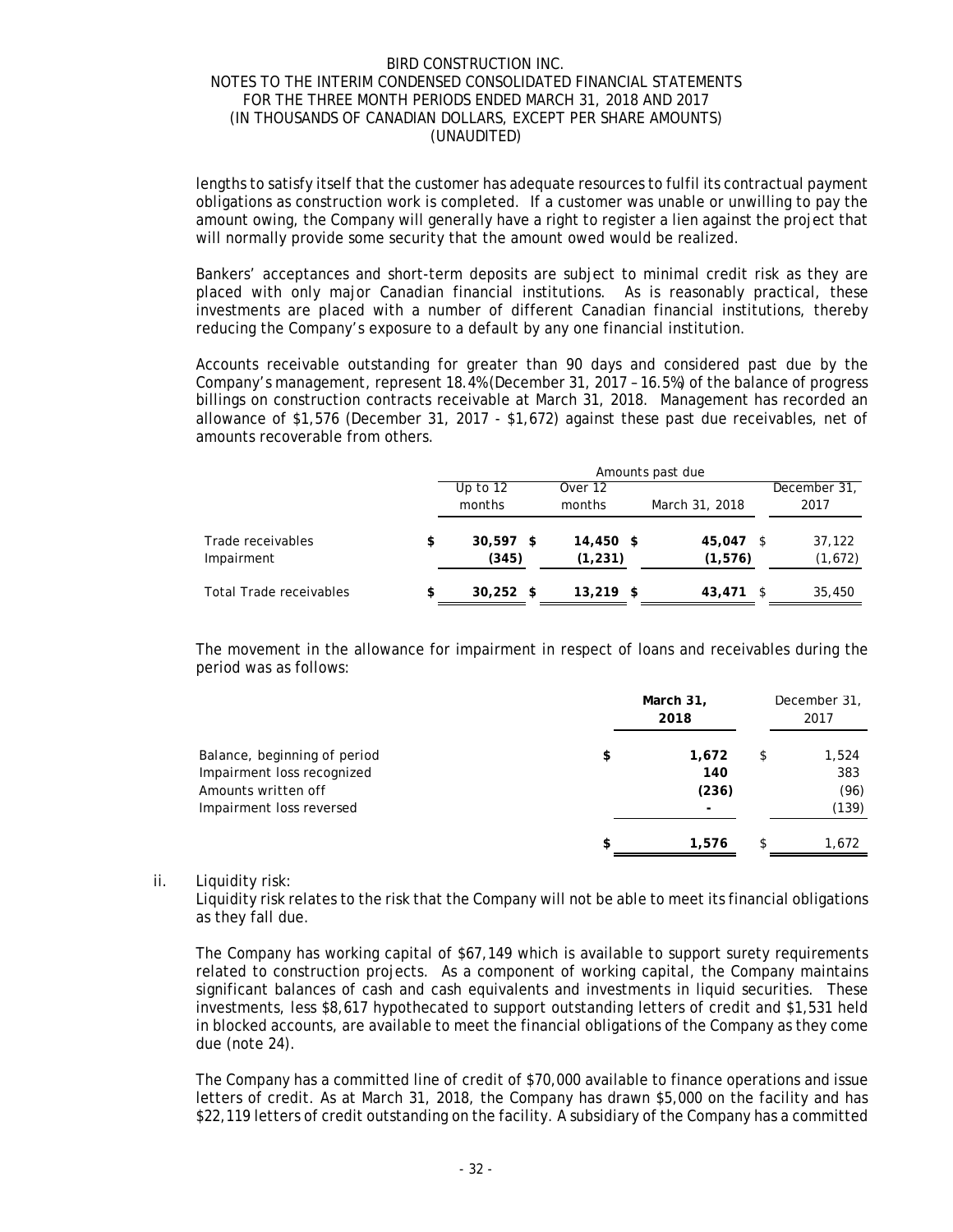line of credit totaling \$25,000 available to finance operations of which \$nil has been drawn at March 31, 2018. Also, the Company and its subsidiaries have a \$35,000 committed equipment facility, of which \$5,445 is outstanding at March 31, 2018. Subsidiaries of the Company have established operating lease lines of credit for \$42,500 with the financing arms of major heavy equipment suppliers to finance operating equipment leases. At March 31, 2018, the subsidiaries have used \$6,121 under these facilities. In addition, the Company has lines of credit totaling \$105,000 available for issuing letters of credit for which \$13,501 was drawn at March 31, 2018. Additional draws on this line require hypothecation of additional securities or cash deposits. Cash collateralization may not be required as the Company has entered into an agreement with EDC to provide performance security guarantees for letters of credit issued that meet their criteria. The Company believes it has access to sufficient funding through the use of these facilities to meet foreseeable operating requirements.

Principal repayments due on the loans and borrowings and non-recourse project financing are disclosed in notes 13 and 7, respectively. As disclosed in notes 15 and 16, payments required pursuant to the Company's MTIP granted in 2015, 2016 and 2017 are due on the vesting dates of November 2018, November 2019 and November 2020, respectively, or upon retirement, if earlier. Payments pursuant to the Company's EIP granted in 2017 are due by December 2020. Payments pursuant to the Company's DSU Plan are cash settled when the eligible Director ceases to hold any position within the Company.

### iii. Market risk:

Market risk is the risk that changes in market prices, such as interest rates and equity prices, will affect the Company's income or the value of its holdings in liquid securities.

Interest rate risk is the risk that the fair value of future cash flows of a financial instrument will fluctuate because of changes in market interest rates. The Company is exposed to interest rate risk to the extent that its credit facilities and TRS derivatives are based on variable rates of interest. The Company has the option to convert all variable-rate term facilities to fixed-rate term facilities. Interest rate risk on the non-recourse project financing is managed with the objective of reducing the cash flow interest rate risk through the use of interest rate swaps.

At March 31, 2018, the interest rate profile of the Company's long-term debt and non-recourse project financing was as follows:

|                                           | March 31,    |  |
|-------------------------------------------|--------------|--|
|                                           | 2018         |  |
| Fixed-rate facilities                     | \$<br>5.897  |  |
| Variable-rate facilities                  | 5,287        |  |
| Non-recourse project financing facilities | 68,137       |  |
| Total long-term debt                      | \$<br>79,321 |  |

As at March 31, 2018, a one percent change in the interest rate applied to the Company's variable rate long-term debt will change annual income before income taxes by approximately \$53.

The Company has certain share-based compensation plans, whereby the values are based on the common share price of the Company. The Company has fixed a portion of the settlement costs of these plans by entering into various TRS derivatives maturing between 2018 and 2021. The TRS derivatives are not designated as a hedge. The TRS derivatives are recorded each quarter based on the difference between the fixed price and the market price of the Company's common